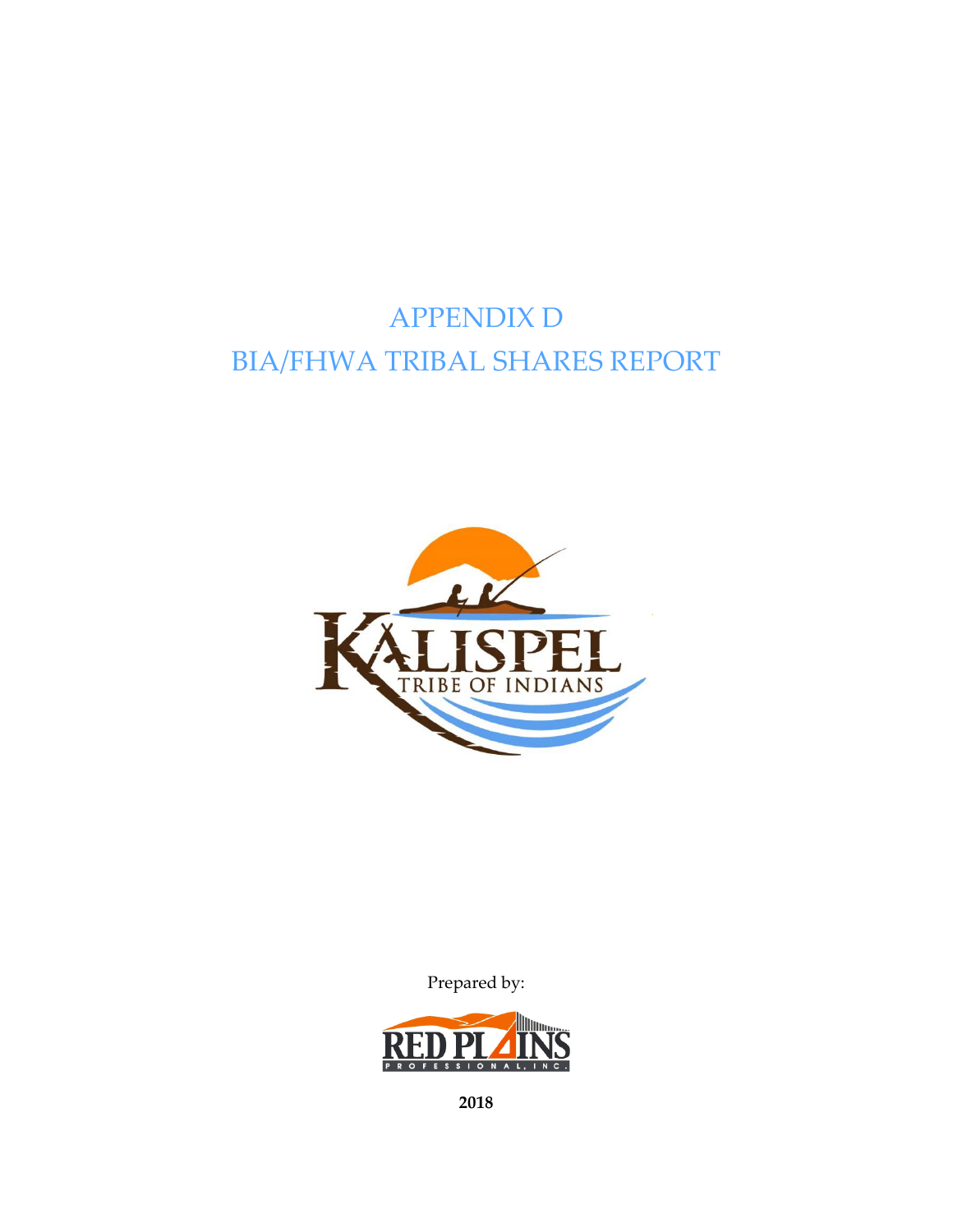|              |                            |                                                      |                                         | <b>ESTIMATED</b>   | <b>ESTIMATED</b>   | <b>ESTIMATED</b>   | <b>ESTIMATED</b>   | <b>ESTIMATED</b>           |                     |
|--------------|----------------------------|------------------------------------------------------|-----------------------------------------|--------------------|--------------------|--------------------|--------------------|----------------------------|---------------------|
|              |                            |                                                      |                                         | <b>FY16 TRIBAL</b> | <b>FY17 TRIBAL</b> | <b>FY18 TRIBAL</b> | <b>FY19 TRIBAL</b> | <b>FY20 TRIBAL</b>         |                     |
|              |                            |                                                      |                                         | <b>SHARES</b>      | <b>SHARES</b>      | <b>SHARES</b>      | <b>SHARES</b>      | <b>SHARES</b>              | 2011 TOTAL          |
| <b>State</b> | <b>Region Name</b>         | <b>Tribe Name</b>                                    | <b>Reservation Name (Primary)</b>       | <b>AUTHORIZED</b>  | <b>AUTHORIZED</b>  | <b>AUTHORIZED</b>  | <b>AUTHORIZED</b>  | <b>AUTHORIZED</b>          | <b>TRIBAL SHARE</b> |
| SD           | A - Great Plains           | Cheyenne River Sioux Tribe                           | A01340 - Cheyenne River                 | \$2,411,754        | \$2,441,254        | \$2,470,225        | \$2,498,436        | \$2,523,484                | \$2,229,187         |
| <b>SD</b>    | A - Great Plains           | Crow Creek Sioux Tribe                               | A14342 - Crow Creek                     | \$519,515          | \$539,514          | \$559,722          | \$580,078          | \$599,997                  | \$473,457           |
| <b>SD</b>    | A - Great Plains           | Flandreau Santee Sioux Tribe                         | A03341 - Flandreau Santee Sioux Tribe   | \$181,093          | \$188,146          | \$195,274          | \$202,455          | \$209,485                  | \$153,525           |
| <b>SD</b>    | A - Great Plains           | Lower Brule Sioux Tribe                              | A15343 - Lower Brule                    | \$685,127          | \$693,507          | \$701,737          | \$709,751          | \$726,535                  | \$633,264           |
| <b>SD</b>    | A - Great Plains           | Oglala Sioux Tribe of Pine Ridge                     | A06344 - Pine Ridge                     | \$6,814,225        | \$7,090,509        | \$7,369,874        | \$7,651,492        | \$7,927,631                | \$4,236,591         |
| <b>NE</b>    | A - Great Plains           | Omaha Tribe of Nebraska                              | A13380 - Omaha Tribe                    | \$619,795          | \$627,376          | \$634,821          | \$642,071          | \$651,823                  | \$572,877           |
| <b>NE</b>    | A - Great Plains           | Ponca Tribe of Nebraska (A)                          | A08381 - Ponca Tribe                    | \$3,322,537        | \$3,363,178        | \$3,403,089        | \$3,441,954        | \$3,476,461                | \$3,071,026         |
| <b>SD</b>    | A - Great Plains           | Rosebud Sioux Tribe                                  | A07345 - Rosebud                        | \$3,749,927        | \$3,795,796        | \$3,840,841        | \$3,884,706        | \$3,923,651                | \$3,466,063         |
| <b>NE</b>    | A - Great Plains           | Santee Sioux Nation                                  | A13382 - Santee Sioux Nation            | \$204,069          | \$206,566          | \$209,017          | \$211,404          | \$213,523                  | \$188,622           |
| <b>SD</b>    | A - Great Plains           | Sisseton-Wahpeton Oyate                              | A09347 - Sisseton-Wahpeton Oyate        | \$3,028,204        | \$3,065,245        | \$3,101,620        | \$3,137,042        | \$3,168,492                | \$2,798,973         |
| <b>ND</b>    | A - Great Plains           | Spirit Lake Tribe                                    | A05303 - Spirit Lake Tribe              | \$989,261          | \$1,001,362        | \$1,013,245        | \$1,027,931        | \$1,062,726                | \$914,376           |
| <b>ND</b>    | A - Great Plains           | <b>Standing Rock Sioux Tribe</b>                     | A10302 - Standing Rock Sioux Tribe      | \$2,361,292        | \$2,390,175        | \$2,418,540        | \$2,446,161        | \$2,470,684                | \$2,182,546         |
| <b>ND</b>    | A - Great Plains           | Three Affiliated Tribes-Fort Berthold                | A04301 - Fort Berthold                  | \$1,549,022        |                    |                    | \$1,604,697        |                            | \$1,431,764         |
| <b>ND</b>    | A - Great Plains           | Turtle Mountain Band of Chippewa Indians             | A11324 - Trenton                        | \$2,131,021        | \$1,567,970        | \$1,586,577        | \$2,381,105        | \$1,620,784<br>\$2,463,387 | \$1,865,802         |
| <b>NE</b>    | A - Great Plains           |                                                      |                                         |                    | \$2,213,595        | \$2,297,041        |                    |                            |                     |
|              |                            | Winnebago Tribe<br><b>Yankton Sioux Tribe</b>        | A13383 - Winnebago Tribe                | \$370,578          | \$385,184          | \$399,947          | \$414,824          | \$429,395                  | \$289,607           |
| SD           | A - Great Plains           |                                                      | A08346 - Yankton Sioux Tribe            | \$1,081,365        | \$1,094,593        | \$1,107,582        | \$1,120,231        | \$1,131,462                | \$999,508           |
| OK           | <b>B</b> - Southern Plains | Absentee-Shawnee Tribe of Indians                    | B08820 - Absentee-Shawnee Tribe         | \$1,195,000        | \$1,211,941        | \$1,228,640        | \$1,263,341        | \$1,307,804                | \$1,048,049         |
| <b>TX</b>    | <b>B</b> - Southern Plains | Alabama-Coushatta Tribes                             | B00830 - Alabama-Coushatta Tribe        | \$157,366          | \$163,853          | \$170,426          | \$176,909          | \$183,321                  | \$120,618           |
| OK           | <b>B</b> - Southern Plains | Apache Tribe of Oklahoma                             | B06809 - Apache Tribe                   | \$855,689          | \$867,820          | \$879,777          | \$890,693          | \$900,730                  | \$750,464           |
| OK           | <b>B</b> - Southern Plains | Caddo Nation                                         | B06806 - Caddo Nation                   | \$1,208,242        | \$1,225,371        | \$1,242,256        | \$1,257,669        | \$1,271,841                | \$1,059,663         |
| OK           | B - Southern Plains        | Cheyenne and Arapaho Tribes                          | B05801 - Cheyenne And Arapaho           | \$2,134,289        | \$2,222,818        | \$2,312,521        | \$2,401,023        | \$2,488,559                | \$1,563,066         |
| OK           | <b>B</b> - Southern Plains | Citizen Potawatomi Nation                            | B08821 - Citizen Potawatomi Nation      | \$3,308,193        | \$3,355,092        | \$3,401,322        | \$3,443,525        | \$3,482,326                | \$2,901,380         |
| OK           | <b>B</b> - Southern Plains | <b>Comanche Nation</b>                               | B06808 - Comanche Nation                | \$2,215,350        | \$2,305,400        | \$2,396,619        | \$2,486,546        | \$2,575,432                | \$1,868,745         |
| OK           | B - Southern Plains        | <b>Delaware Nation</b>                               | B06807 - Delaware Nation                | \$445,139          | \$451,450          | \$457,670          | \$463,349          | \$468,570                  | \$390,400           |
| OK           | <b>B</b> - Southern Plains | Fort Sill Apache Tribe                               | B06803 - Fort Sill Apache Tribe         | \$159,963          | \$162,231          | \$164,466          | \$166,507          | \$168,383                  | \$140,292           |
| KS           | B - Southern Plains        | Iowa Tribe of Kansas and Nebraska (B1)               | B04860 - Iowa Tribe (Ks & Ne)           | \$214,970          | \$224,161          | \$233,478          | \$242,680          | \$251,791                  | \$120,782           |
| OK           | <b>B</b> - Southern Plains | Iowa Tribe of Oklahoma (B2)                          | B08822 - Iowa Tribe (Ok)                | \$918,341          | \$931,360          | \$944,193          | \$955,909          | \$966,680                  | \$805,412           |
| OK           | B - Southern Plains        | <b>Kaw Nation</b>                                    | B07810 - Kaw Nation                     | \$1,617,591        | \$1,640,523        | \$1,663,127        | \$1,683,763        | \$1,702,736                | \$1,418,673         |
| <b>TX</b>    | <b>B</b> - Southern Plains | Kickapoo Traditional Tribe of Texas                  | B00826 - Kickapoo Traditional Tribe     | \$263,970          | \$275,003          | \$286,183          | \$297,216          | \$308,132                  | \$182,174           |
| KS           | B - Southern Plains        | Kickapoo Tribe of Indian in Kansas                   | B04861 - Kickapoo Tribe (Ks)            | \$276,340          | \$287,778          | \$299,369          | \$310,803          | \$322,111                  | \$205,539           |
| OK           | <b>B</b> - Southern Plains | Kickapoo Tribe of Oklahoma                           | B08823 - Kickapoo Tribe                 | \$719,070          | \$729,263          | \$739,312          | \$748,485          | \$756,919                  | \$630,645           |
| OK           | B - Southern Plains        | Kiowa Indian Tribe of Oklahoma                       | B06815 - Kiowa Indian Tribe             | \$2,345,287        | \$2,378,535        | \$2,411,309        | \$2,441,228        | \$2,468,736                | \$2,056,884         |
| OK           | B - Southern Plains        | Otoe-Missouria Tribe of Indians                      | B07811 - Otoe-Missouria Tribe           | \$571,232          | \$579,330          | \$587,313          | \$594,600          | \$601,300                  | \$500,987           |
| OK           | <b>B</b> - Southern Plains | Pawnee Nation of Oklahoma                            | B07812 - Pawnee Nation                  | \$806,390          | \$839,103          | \$872,240          | \$904,905          | \$937,190                  | \$688,934           |
| OK           | <b>B</b> - Southern Plains | Ponca Tribe of Indians of Oklahoma (B)               | B07813 - Ponca Tribe (Ok)               | \$833,597          | \$845,414          | \$857,063          | \$867,698          | \$877,475                  | \$731,088           |
| ΚS           | B - Southern Plains        | Prairie Band of Potawatomi Nation                    | B04862 - Prairie Band Potawatomi Nation | \$513,844          | \$536,012          | \$558,486          | \$580,692          | \$602,683                  | \$262,074           |
| KS           | <b>B</b> - Southern Plains | Sac and Fox Nation of Missouri in Kan. & Nebr.       | B04863 - Sac & Fox Nation Of Missouri   | \$157,726          | \$159,962          | \$162,166          | \$164,178          | \$166,028                  | \$138,330           |
| OK           | B - Southern Plains        | Sac and Fox Nation of Oklahoma                       | B08824 - Sac & Fox Nation (Ok)          | \$2,166,633        | \$2,197,348        | \$2,227,625        | \$2,255,266        | \$2,280,678                | \$1,900,199         |
| OK           | <b>B</b> - Southern Plains | Tonkawa Tribe of Indians                             | B07814 - Tonkawa Tribe                  | \$578,096          | \$586,292          | \$594,370          | \$601,745          | \$608,526                  | \$507,007           |
|              |                            | Wichita and Affiliated Tribes (Wichita, Keechi, Waco |                                         |                    |                    |                    |                    |                            |                     |
| OK           | B - Southern Plains        | & Towakonie)                                         | B06804 - Wichita & Affiliated Tribes    | \$638,761          | \$647,816          | \$656,743          | \$670,744          | \$694,324                  | \$560,212           |
| WY           | C - Rocky Mountain         | Arapahoe & Shoshone Tribes-Wind River Res            | C58280 - Wind River                     | \$5,215,923        | \$5,356,259        | \$5,496,626        | \$5,637,020        | \$5,777,442                | \$3,724,904         |
| MT           | C - Rocky Mountain         | Assiniboine & Sioux Tribes-Fort Peck                 | C56206 - Fort Peck                      | \$4,860,907        | \$4,864,039        | \$4,867,041        | \$4,869,921        | \$4,872,687                | \$3,693,790         |
| MT           | C - Rocky Mountain         | <b>Blackfeet Tribe</b>                               | C51201 - Blackfeet                      | \$3,296,475        | \$3,387,749        | \$3,479,046        | \$3,570,364        | \$3,661,701                | \$2,050,828         |
| MT           | C - Rocky Mountain         | Chippewa Cree Indians - Rocky Boy's                  | C59205 - Rocky Boy'S                    | \$2,027,849        | \$2,083,376        | \$2,138,915        | \$2,194,467        | \$2,250,031                | \$1,334,569         |
| MT           | C - Rocky Mountain         | Crow Tribe of Montana                                | C52202 - Crow Tribe                     | \$5,989,556        | \$6,151,020        | \$6,312,519        | \$6,474,051        | \$6,635,614                | \$4,240,617         |
| MT           | C - Rocky Mountain         | Fort Belknap Indian Community                        | C55204 - Fort Belknap                   | \$2,719,828        | \$2,792,516        | \$2,865,220        | \$2,937,937        | \$3,010,668                | \$1,999,855         |
| MT           | C - Rocky Mountain         | Northern Cheyenne Tribe                              | C57207 - Northern Cheyenne              | \$2,436,061        | \$2,501,934        | \$2,567,822        | \$2,633,723        | \$2,699,636                | \$1,700,949         |
| АK           | E - Alaska                 | Afognak, Native Village of                           | E01002 - Afognak                        | \$60,984           | \$62,093           | \$63,173           | \$64,226           | \$65,248                   | \$65,562            |
| AK           | E - Alaska                 | Agdaagux Tribe of King Cove                          | E01252 - Agdaagux Tribe (King Cove)     | \$72,324           | \$73,107           | \$73,772           | \$74,306           | \$74,689                   | \$74,775            |
| AK           | E - Alaska                 | Akhiok, Native Village of                            | E01004 - Akhiok                         | \$67,665           | \$68,955           | \$70,222           | \$71,472           | \$72,699                   | \$73,079            |
| AK           | E - Alaska                 |                                                      |                                         |                    |                    |                    |                    |                            |                     |
|              |                            | <b>Akiachak Native Community</b>                     | E02005 - Akiachak                       | \$187,640          | \$192,551          | \$197,462          | \$202,373          | \$207,284                  | \$178,440           |
| AK           | E - Alaska                 | <b>Akiak Native Community</b>                        | E02006 - Akiak                          | \$67,727           | \$69,053           | \$70,361           | \$71,659           | \$72,941                   | \$73,341            |
| AK           | E - Alaska                 | Akutan, Native Village of                            | E01007 - Akutan                         | \$89.145           | \$90,886           | \$92,602           | \$94.303           | \$95.983                   | \$96,506            |
| AK           | E - Alaska                 | Alakanuk, Village of                                 | E02008 - Alakanuk                       | \$614,839          | \$630,115          | \$645,738          | \$661,869          | \$678,553                  | \$683,926           |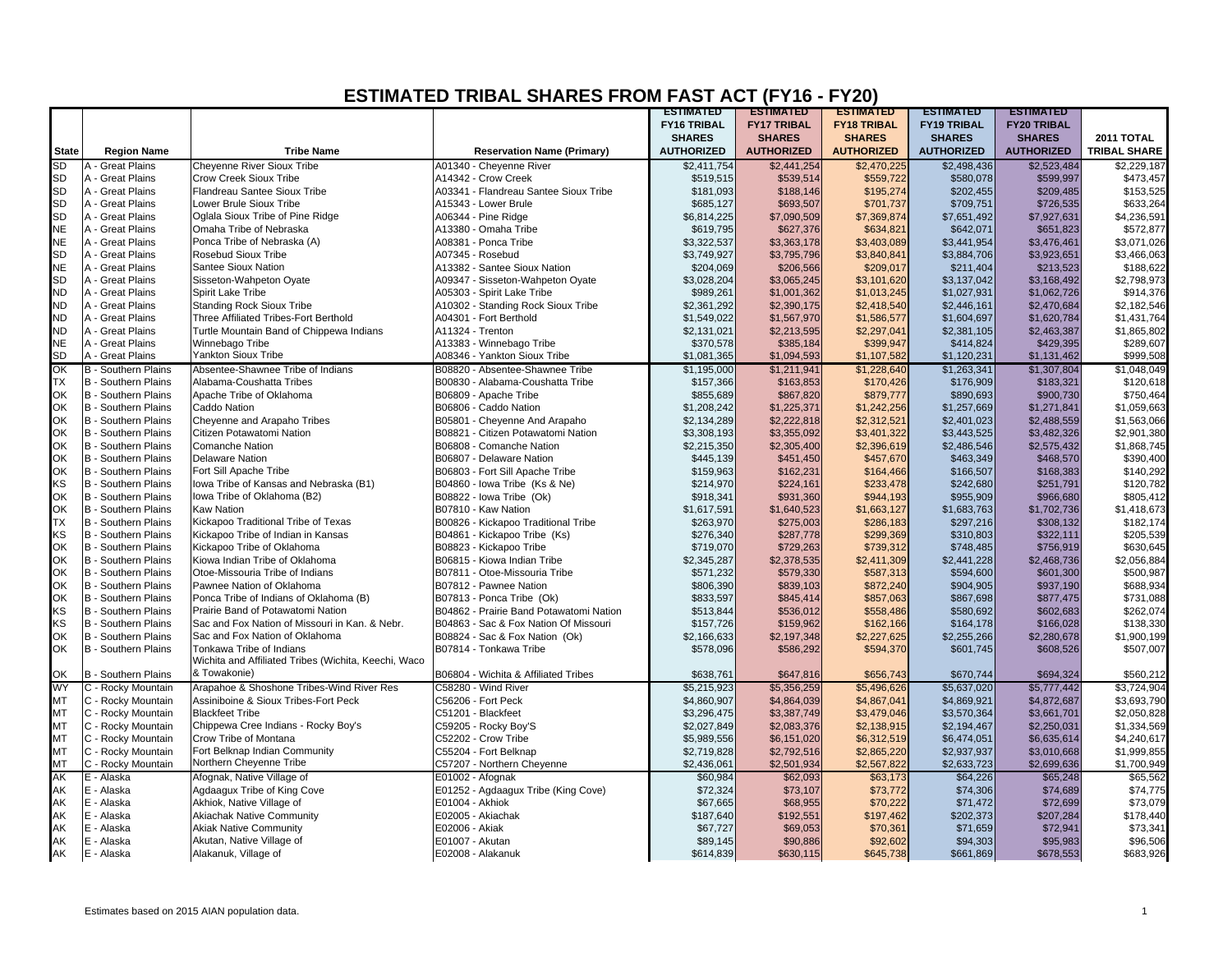|              |                    |                                                    |                                        | <b>ESTIMATED</b>   | <b>ESTIMATED</b>   | <b>ESTIMATED</b>   | <b>ESTIMATED</b>   | <b>ESTIMATED</b>   |                     |
|--------------|--------------------|----------------------------------------------------|----------------------------------------|--------------------|--------------------|--------------------|--------------------|--------------------|---------------------|
|              |                    |                                                    |                                        | <b>FY16 TRIBAL</b> | <b>FY17 TRIBAL</b> | <b>FY18 TRIBAL</b> | <b>FY19 TRIBAL</b> | <b>FY20 TRIBAL</b> |                     |
|              |                    |                                                    |                                        | <b>SHARES</b>      | <b>SHARES</b>      | <b>SHARES</b>      | <b>SHARES</b>      | <b>SHARES</b>      | <b>2011 TOTAL</b>   |
| <b>State</b> | <b>Region Name</b> | <b>Tribe Name</b>                                  | <b>Reservation Name (Primary)</b>      | <b>AUTHORIZED</b>  | <b>AUTHORIZED</b>  | <b>AUTHORIZED</b>  | <b>AUTHORIZED</b>  | <b>AUTHORIZED</b>  | <b>TRIBAL SHARE</b> |
| <b>AK</b>    | E - Alaska         | Alatna Village                                     | E03010 - Alatna                        | \$28,184           | \$28,606           | \$29,002           | \$29,368           | \$29,700           | \$29,797            |
| AK           | E - Alaska         | Aleknagik, Native Village of                       | E01011 - Aleknagik                     | \$67,414           | \$68,275           | \$69,046           | \$69,720           | \$70,280           | \$70,431            |
| AK           | E - Alaska         | Algaaciq Native Village (St. Mary's)               | E02456 - Algaaciq (St. Mary'S)         | \$53,094           | \$53,888           | \$54,629           | \$55,316           | \$55,938           | \$56,119            |
| AK           | E - Alaska         | Allakaket Village                                  | E03013 - Allakaket                     | \$62,441           | \$63,338           | \$64,168           | \$64,927           | \$65,602           | \$65,795            |
| AK           | E - Alaska         | Ambler, Native Village of                          | E04014 - Ambler                        | \$99,332           | \$101,920          | \$104,582          | \$107,350          | \$110,232          | \$111,165           |
| AK           | E - Alaska         | Anaktukvuk Pass, Village of                        | E03016 - Anaktuvuk Pass                | \$70,383           | \$71,921           | \$73,464           | \$75,026           | \$76,606           | \$77,108            |
| AK           | E - Alaska         | Angoon Community Association                       | E09020 - Angoon                        | \$183.648          | \$188,255          | \$192,972          | \$197,849          | \$202,900          | \$204,529           |
| AK           | E - Alaska         | Aniak, Village of                                  | E02021 - Aniak                         | \$60,837           | \$61,282           | \$61,593           | \$62,383           | \$63,858           | \$61,700            |
| AK           | E - Alaska         | Anvik Village                                      | E03022 - Anvik                         | \$60,877           | \$62,213           | \$63,556           | \$64,916           | \$66,292           | \$66,729            |
| AK           | E - Alaska         | <b>Arctic Village</b>                              | E03025 - Arctic Village(Venetie)       | \$306,772          | \$315,204          | \$323,637          | \$332,070          | \$340,502          | \$229,253           |
| AK           | E - Alaska         | Asa'carsarmiut Tribe                               | E02323 - Asa'Carsarmiut                | \$85,064           | \$87,306           | \$89,549           | \$91,791           | \$94,033           | \$78,445            |
| AK           | E - Alaska         | Atka, Native Village of                            | E01027 - Atka                          | \$143,783          | \$146,796          | \$149,803          | \$152,823          | \$155,853          | \$156,809           |
| AK           | E - Alaska         | Atmautluak, Village of                             | E02029 - Atmautluak                    | \$143,676          | \$145,745          | \$147,661          | \$149,413          | \$150,974          | \$151,421           |
| AK           | E - Alaska         | Atgasuk Village (Atkasook)                         | E03028 - Atgasuk Village (Atkasook)    | \$52,351           | \$53,386           | \$54,410           | \$55,426           | \$56,433           | \$56,748            |
| AK           | E - Alaska         | Barrow Inupiat Traditional Gov., Native Village of | E03033 - Barrow Inupiat                | \$444,877          | \$450,132          | \$454,730          | \$458,605          | \$461,643          | \$462,406           |
| AK           | E - Alaska         | <b>Beaver Village</b>                              | E03038 - Beaver                        | \$37,855           | \$38,671           | \$39,488           | \$40,313           | \$41,145           | \$41,408            |
| AK           | E - Alaska         | Belkofski, Native Village of                       | E01041 - Belkofski                     | \$37,140           | \$38,155           | \$39,170           | \$40,185           | \$41,200           | \$28,651            |
| AK           | E - Alaska         | Bill Moore's Slough, Village of                    | E02047 - Bill Moore'S Slough           | \$171,625          | \$174,517          | \$177,291          | \$179,949          | \$182,468          | \$183,228           |
| AK           | E - Alaska         | <b>Birch Creek Tribe</b>                           | E03049 - Birch Creek Tribe             | \$40,592           | \$41,421           | \$42,244           | \$43,068           | \$43,889           | \$44,147            |
| AK           | E - Alaska         | Brevig Mission, Native Village of                  | E04056 - Brevig Mission                | \$576,139          | \$583,951          | \$591,069          | \$597,439          | \$602,941          | \$604,471           |
| AK           | E - Alaska         | Buckland, Native Village of                        | E04059 - Buckland                      | \$78,648           | \$79,614           | \$80,470           | \$81,205           | \$81,799           | \$81,954            |
| AK           | E - Alaska         | Cantwell, Native Village of                        | E01065 - Cantwell                      | \$21,963           | \$22,613           | \$23,292           | \$24,008           | \$24,767           | \$25,015            |
| AK           | E - Alaska         | Central Council Tlingit & Haida Indian Tribes      | E09801 - Tlingit & Haida Tribes        | \$671,526          | \$678,118          | \$683,506          | \$687,549          | \$690,044          | \$690,472           |
| AK           | E - Alaska         | Chalkyitsik Village                                | E03072 - Chalkyitsik                   | \$246,629          | \$253,491          | \$260,354          | \$267,216          | \$274,079          | \$171,446           |
| AK           | E - Alaska         | Chanega (Chenega), Native Village of               | E01578 - Chenega (Chanega)             | \$146,029          | \$150,154          | \$154,440          | \$158,940          | \$163,677          | \$165,221           |
| AK           | E - Alaska         | Cheesh-Na Tribe (Chistochina)                      | E01087 - Cheesh-Na (Chistochina)       | \$36,695           | \$37,437           | \$38,173           | \$38,907           | \$39,638           | \$39,867            |
| AK<br>AK     | E - Alaska         | Chefornak, Village of                              | E02077 - Chefornak                     | \$54,204           | \$54,871           | \$55,462           | \$55,970           | \$56,381           | \$56,489            |
|              | E - Alaska         | <b>Chevak Native Village</b>                       | E02080 - Chevak                        | \$639,628          | \$648,860          | \$657,407          | \$665,231          | \$672,209          | \$674,208           |
| AK           | E - Alaska         | Chickaloon Native Village                          | E01081 - Chickaloon                    | \$817,984          | \$829,134          | \$839,307          | \$848,430          | \$856,333          | \$858,536           |
| AK           | E - Alaska         | Chignik Bay Tribal Council                         | E01083 - Chignik Bay                   | \$75,475           | \$76,706           | \$77,877           | \$78,990           | \$80,033           | \$80,344            |
| AK           | E - Alaska         | Chignik Lagoon, Native Village of                  | E01084 - Chignik Lagoon                | \$71,766           | \$72,688           | \$73,517           | \$74,243           | \$74,850           | \$75,013            |
| AK           | E - Alaska         | Chignik Lake Village                               | E01085 - Chignik Lake                  | \$62,614           | \$63,606           | \$64,545           | \$65,430           | \$66,251           | \$66,495            |
| AK           | E - Alaska         | Chilkat Indian Village (Klukwan)                   | E09259 - Chilkat (Klukwan)             | \$233,986          | \$241,975          | \$250,436          | \$259,500          | \$269,238          | \$272,456           |
| AK           | E - Alaska         | Chilkoot Indian Association (Haines)               | E09186 - Chilkoot (Haines)             | \$964,834          | \$992,404          | \$1,021,081        | \$1,051,232        | \$1,083,019        | \$1,093,390         |
| AK           | E - Alaska         | Chinik Eskimo Community (Golovin)                  | E04177 - Chinik (Golovin)              | \$529,580          | \$537,191          | \$544,231          | \$550,664          | \$556,391          | \$558,029           |
| AK           | E - Alaska         | Chitina, Native Village of                         | E01088 - Chitina                       | \$27,143           | \$27,856           | \$28,590           | \$29,354           | \$30,151           | \$30,409            |
| AK           | E - Alaska         | Chuathbaluk (Russion Mission), Native Village of   | E02841 - Chuathbaluk (Russian Mission) | \$55,625           | \$56,852           | \$58,086           | \$59,336           | \$60,604           | \$61,006            |
| AK           | E - Alaska         | Chuloonawik Native Village                         | E02092 - Chuloonawick                  | \$20,549           | \$21,330           | \$22,165           | \$23,068           | \$24,047           | \$24,372            |
| AK           | E - Alaska         | <b>Circle Native Community</b>                     | E03093 - Circle                        | \$32,154           | \$32,821           | \$33,485           | \$34,151           | \$34,817           | \$35,027            |
| AK           | E - Alaska         | Clarks Point, Village of                           | E01096 - Clarks Point                  | \$29,294           | \$29,952           | \$30,615           | \$31,289           | \$31,974           | \$32,193            |
| AK           | E - Alaska         | Council, Native Village of                         | E04107 - Council                       | \$166,939          | \$170,593          | \$174,264          | \$177,979          | \$181,740          | \$182,932           |
| AK           | E - Alaska         | Craig Community Association                        | E09108 - Craig                         | \$609,807          | \$626,479          | \$643,733          | \$661,778          | \$680,695          | \$686,844           |
| AK           | E - Alaska         | Crooked Creek, Village of                          | E02109 - Crooked Creek                 | \$373,904          | \$379,079          | \$383,820          | \$388,096          | \$391,830          | \$392,879           |
| AK           | E - Alaska         | <b>Curyung Tribal Council</b>                      | E01121 - Curyung                       | \$247,280          | \$251,070          | \$254,631          | \$257,953          | \$260,995          | \$261,887           |
| AK           | E - Alaska         | Deering, Native Village of                         | E04117 - Deering                       | \$172,256          | \$177,064          | \$181,872          | \$186,680          | \$191,488          | \$117,421           |
| AK           | E - Alaska         | Diomede (Inalik), Native Village of                | E04219 - Diomede (Inalik)              | \$227,227          | \$230,802          | \$234,180          | \$237,357          | \$240,296          | \$241,165           |
| AK           | E - Alaska         | Dot Lake, Village of                               | E03127 - Dot Lake                      | \$34,888           | \$35,753           | \$36,638           | \$37,550           | \$38,494           | \$38,798            |
| AK           | E - Alaska         | Douglas Indian Association                         | E09128 - Douglas                       | \$127,393          | \$130,720          | \$134,145          | \$137,706          | \$141,416          | \$142,616           |
| AK           | E - Alaska         | Eagle, Native Village of                           | E03130 - Eagle                         | \$28,910           | \$29,667           | \$30,447           | \$31,257           | \$32,102           | \$32,376            |
| AK           | E - Alaska         | Eek, Native Village of                             | E02132 - Eek                           | \$885,491          | \$904,823          | \$924,236          | \$943,879          | \$963,749          | \$970,049           |
| AK           | E - Alaska         | Egegik Village                                     | E01133 - Egegik                        | \$272,643          | \$280,288          | \$288,223          | \$296,548          | \$305,303          | \$308,156           |
| AK           | E - Alaska         | <b>Eklutna Native Village</b>                      | E01135 - Eklutna                       | \$51,667           | \$52,779           | \$53,894           | \$55,019           | \$56,154           | \$56,514            |
| AK           | E - Alaska         | Ekuk, Native Village of                            | E01136 - Ekuk                          | \$41,731           | \$42,357           | \$42,942           | \$43,484           | \$43,975           | \$44,119            |
| AK           | E - Alaska         | <b>Ekwok Village</b>                               | E01137 - Ekwok                         | \$53.049           | \$54,568           | \$56,149           | \$57,811           | \$59,564           | \$60,136            |
| AK           | E - Alaska         | Elim, Native Village of                            | E04139 - Elim                          | \$634,356          | \$641,442          | \$647,525          | \$652,501          | \$656,197          | \$657,064           |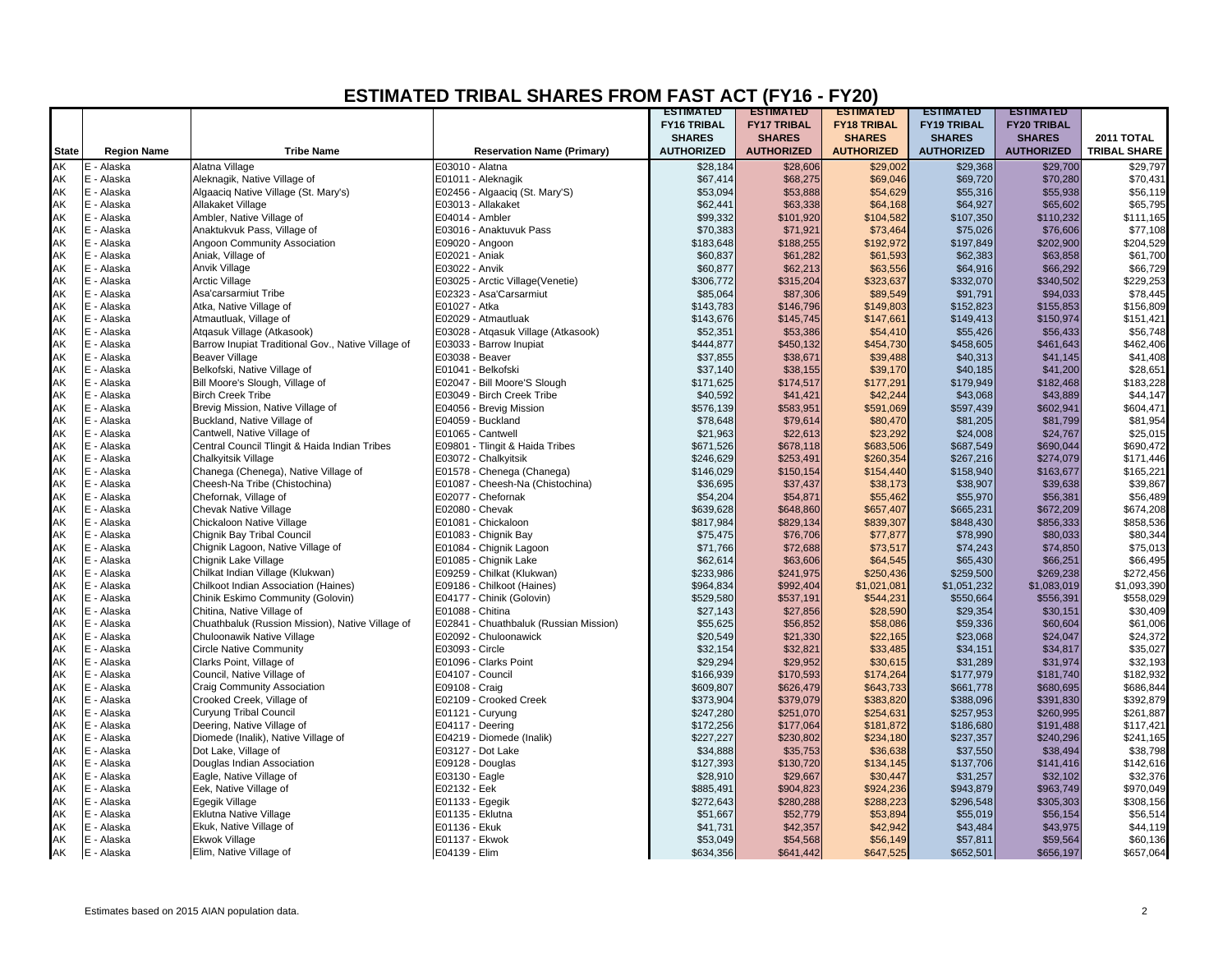|              |                          |                                               |                                                       | <b>ESTIMATED</b>   | <b>ESTIMATED</b>      | <b>ESTIMATED</b>   | <b>ESTIMATED</b>      | <b>ESTIMATED</b>      |                       |
|--------------|--------------------------|-----------------------------------------------|-------------------------------------------------------|--------------------|-----------------------|--------------------|-----------------------|-----------------------|-----------------------|
|              |                          |                                               |                                                       | <b>FY16 TRIBAL</b> | <b>FY17 TRIBAL</b>    | <b>FY18 TRIBAL</b> | <b>FY19 TRIBAL</b>    | <b>FY20 TRIBAL</b>    |                       |
|              |                          |                                               |                                                       | <b>SHARES</b>      | <b>SHARES</b>         | <b>SHARES</b>      | <b>SHARES</b>         | <b>SHARES</b>         | <b>2011 TOTAL</b>     |
| <b>State</b> | <b>Region Name</b>       | <b>Tribe Name</b>                             | <b>Reservation Name (Primary)</b>                     | <b>AUTHORIZED</b>  | <b>AUTHORIZED</b>     | <b>AUTHORIZED</b>  | <b>AUTHORIZED</b>     | <b>AUTHORIZED</b>     | <b>TRIBAL SHARE</b>   |
| AK           | E - Alaska               | Emmonak Village                               | E02141 - Emmonak                                      | \$102,787          | \$105,475             | \$108,163          | \$110,851             | \$113,539             | \$98,038              |
| AK           | E - Alaska               | Evansville Village (Bettles Field)            | E03146 - Evansville                                   | \$41,720           | \$41,999              | \$42,272           | \$43,300              | \$44,327              | \$42,170              |
| AK           | E - Alaska               | Eyak (Cordova), Native Village of             | E01148 - Eyak (Cordova)                               | \$283,486          | \$287,088             | \$290,311          | \$293,120             | \$295,450             | \$296,073             |
| AK           | E - Alaska               | False Pass, Native Village of                 | E01149 - False Pass                                   | \$23,674           | \$24,382              | \$25,122           | \$25,904              | \$26,733              | \$27,004              |
| AK           | E - Alaska               | Fort Yukon, Native Village of                 | E03162 - Fort Yukon                                   | \$143,772          | \$144,970             | \$145,877          | \$146,456             | \$147,795             | \$146,635             |
| AK           | E - Alaska               | Gakona, Native Village of                     | E01165 - Gakona                                       | \$27,851           | \$28,160              | \$28,425           | \$28,640              | \$28,799              | \$28,836              |
| AK           | E - Alaska               | Galena Village (Louden Village)               | E03166 - Galena (Louden Village)                      | \$83,966           | \$85,392              | \$86,761           | \$88,074              | \$89,323              | \$89,700              |
| AK           | E - Alaska               | Gambell, Native Village of                    | E04167 - Gambell                                      | \$423,226          | \$428,000             | \$432,113          | \$435,495             | \$438,034             | \$438,637             |
| AK           | E - Alaska               | Georgetown, Native Village of                 | E02170 - Georgetown                                   | \$70,061           | \$72,209              | \$74,460           | \$76,845              | \$79,381              | \$80,212              |
| AK           | E - Alaska               | Goodnews Bay, Native Village of               | E02325 - Goodnews Bay                                 | \$53,407           | \$54,227              | \$54,997           | \$55,716              | \$56,375              | \$56,569              |
| AK           | E - Alaska               | Grayling (Holikachuk), Organized Village of   | E03672 - Grayling                                     | \$54,709           | \$55,677              | \$56,615           | \$57,525              | \$58,401              | \$58,668              |
| AK           | E - Alaska               | Gulkana Village                               | E01185 - Gulkana                                      | \$33,539           | \$34,116              | \$34,671           | \$35,206              | \$35,717              | \$35,872              |
| AK           | E - Alaska               | Hamilton, Native Village of                   | E02189 - Hamilton                                     | \$269,473          | \$274,118             | \$278,593          | \$282,905             | \$287,023             | \$288,273             |
| AK           | E - Alaska               | <b>Healy Lake Village</b>                     | E03634 - Healy Lake                                   | \$154,761          | \$157,472             | \$160,092          | \$162,626             | \$165,058             | \$165,799             |
| AK           | E - Alaska               | <b>Holy Cross Village</b>                     | E03195 - Holy Cross                                   | \$183,225          | \$185,812             | \$188,194          | \$190,357             | \$192,266             | \$192,807             |
| AK           | E - Alaska               | Hoonah Indian Association                     | E09198 - Hoonah                                       | \$349,631          | \$361,056             | \$373,107          | \$385,963             | \$399,717             | \$404,248             |
| AK           | E - Alaska               | Hooper Bay, Native Village of                 | E02199 - Hooper Bay                                   | \$344,451          | \$348,771             | \$352,622          | \$355,959             | \$358,702             | \$359,428             |
| AK           | E - Alaska               | <b>Hughes Village</b>                         | E03205 - Hughes                                       | \$74,529           | \$76,317              | \$78,137           | \$80,006              | \$81,929              | \$82,546              |
| AK           | E - Alaska               | Huslia Village                                | E03210 - Huslia                                       | \$275,368          | \$281,879             | \$288,495          | \$295,275             | \$302,233             | \$304,462             |
| AK           | E - Alaska               | <b>Hydaburg Cooperative Association</b>       | E09211 - Hydaburg                                     | \$1,205,566        | \$1,245,760           | \$1,288,238        | \$1,333,640           | \$1,382,310           | \$1,398,366           |
| AK           | E - Alaska               | Igiugig Village                               | E01214 - Igiugig                                      | \$119,648          | \$122,774             | \$125,899          | \$129,025             | \$132,150             | \$114,699             |
| AK           | E - Alaska               | Iliamna, Village of                           | E01216 - Iliamna                                      | \$173,391          | \$174,805             | \$175,862          | \$176,518             | \$178,908             | \$176,668             |
| AK           | E - Alaska               | Iqurmuit Traditional Council                  | E02418 - Iqurmuit                                     | \$115,887          | \$118,701             | \$121,570          | \$124,522             | \$127,565             | \$128,542             |
| AK           | E - Alaska               | Ivanoff Bay Village                           | E01222 - Ivanoff Bay                                  | \$8,206            | \$8,393               | \$8,582            | \$8,774               | \$8,971               | \$9,033               |
| AK           | E - Alaska               | Kaguyak Village                               | E01586 - Kaguyak                                      | \$5,481            | \$5,682               | \$5,896            | \$6,127               | \$6,376               | \$6,459               |
| AK           | E - Alaska               | Kake, Organized Village of                    | E09229 - Kake                                         | \$533,804          | \$545,442             | \$557,126          | \$568,946             | \$580,900             | \$584,689             |
| AK           | E - Alaska               | Kaktovik Village (aka Barter Island)          | E03230 - Kaktovik (Barter Island)                     | \$82,016           | \$83,838              | \$85,672           | \$87,534              | \$89,423              | \$90,023              |
| AK           | E - Alaska               | Kalskag, Village of                           | E02232 - Kalskag                                      | \$393,791          | \$401,053             | \$408,143          | \$415,083             | \$421,840             | \$423,922             |
| AK           | E - Alaska               | Kaltag, Village of                            | E03233 - Kaltag                                       | \$84,411           | \$86,008              | \$87,575           | \$89,117              | \$90,629              | \$91,097              |
| AK           | E - Alaska               | Kanatak, Native Village of                    | E01623 - Kanatak                                      | \$20,897           | \$21,683              | \$22,523           | \$23,430              | \$24,413              | \$24,740              |
| AK           | E - Alaska               | Karluk, Native Village of                     | E01237 - Karluk                                       | \$422,914          | \$432,273             | \$441,690          | \$451,241             | \$460,928             | \$464,005             |
| AK           | E - Alaska               | Kasaan, Organized Village of                  | E09238 - Kasaan                                       | \$894,068          | \$924,404             | \$956,517          | \$990,898             | \$1,027,815           | \$1,040,007           |
| AK           | E - Alaska               | Kasigluk Traditional Elders Council           | E02241 - Kasigluk                                     | \$136,653          | \$140,248             | \$143,843          | \$147,438             | \$151,032             | \$127,107             |
| AK           | E - Alaska               | Kenaitze Indian Tribe                         | E01246 - Kenaitze Indian Tribe                        | \$163,096          | \$167,504             | \$171,912          | \$176,320             | \$180,728             | \$133,512             |
| AK           | E - Alaska               | Ketchikan Indian Corporation                  | E09248 - Ketchikan                                    | \$553,570          | \$566,334             | \$579,254          | \$592,445             | \$605,923             | \$610,227             |
| AK           | E - Alaska               | Kiana, Native Village of                      | E04249 - Kiana                                        | \$83,452           | \$84,488              | \$85,409           | \$86,204              | \$86,852              | \$87,022              |
| AK           | E - Alaska               | King Island Native Community                  | E04253 - King Island                                  | \$472,886          | \$476,964             | \$480,107          | \$482,197             | \$483,192             | \$483,074             |
| AK           | E - Alaska               | King Salmon Tribe                             | E01254 - King Salmon Tribe                            | \$28,355           | \$29,029              | \$29,714           | \$30,417              | \$31,139              | \$31,370              |
| AK           | E - Alaska               | Kipnuk, Native Village of                     | E02255 - Kipnuk                                       | \$520,600          | \$533,150             | \$545,932          | \$559,072             | \$572,598             | \$576,940             |
| AK           | E - Alaska               | Kivalina, Native Village of                   | E04256 - Kivalina                                     | \$151,483          | \$154,099             | \$156,621          | \$159,051             | \$161,374             | \$162,079             |
| AK           | E - Alaska               | Klawock Cooperative Association               | E09257 - Klawock                                      | \$810,000          | \$836,991             | \$865,514          | \$895,999             | \$928,677             | \$939,457             |
| AK           | E - Alaska               | Kluti-Kaah (Copper Center), Native Village of | E01102 - Kluti Kaah (Copper Center)                   | \$76,086           | \$78,144              | \$80,201           | \$82,258              | \$84,315              | \$62,166              |
| AK           | E - Alaska               | Knik Tribe                                    | E01260 - Knik Tribe                                   | \$404,263          | \$411,429             | \$418,372          | \$425,107             | \$431,592             | \$433,574             |
| AK           | E - Alaska               | Kobuk, Native Village of                      | E04261 - Kobuk                                        | \$181,353          | \$183,793             | \$186,013          | \$187,994             | \$189,697             | \$190,169             |
| AK           | E - Alaska               | Kokhanok Village                              | E01264 - Kokhanok                                     | \$139,730          | \$143,758             | \$147,786          | \$151,814             | \$155,841             | \$75,518              |
| AK           | E - Alaska               | Kongiganak, Native Village of                 | E02267 - Kongiganak                                   | \$232,228          | \$237,182             | \$242,139          | \$247,134             | \$252,164             | \$253,754             |
| AK           | E - Alaska               | Kotlik, Village of                            | E02268 - Kotlik                                       | \$82,712           | \$84,858              | \$87,003           | \$89,149              | \$91,294              | \$81,643              |
| AK           | E - Alaska               | Kotzebue, Native Village of                   | E04269 - Kotzebue                                     | \$302,478          | \$310,427             | \$318,376          | \$326,326             | \$334,275             | \$282,553             |
| AK           | E - Alaska               | Koyuk, Native Village of                      | E04270 - Koyuk                                        | \$812,125          | \$822,747             | \$832,329          | \$840,784             | \$847,932             | \$849,878             |
| AK           | E - Alaska               | Koyukuk Native Village                        | E03271 - Koyukuk                                      | \$30,357           | \$31,010              | \$31,664           | \$32,323              | \$32,989              | \$33,200              |
| AK           | E - Alaska               | Kwethluk, Organized Village of                | E02275 - Kwethluk                                     | \$87,558           | \$89,843              | \$92,129           |                       | \$96,699              | \$84,236              |
|              |                          |                                               |                                                       |                    |                       |                    | \$94,414              |                       |                       |
| AK           | E - Alaska               | Kwigillingok, Native Village of               | E02276 - Kwigillingok                                 | \$56,991           | \$58,474              | \$59,958           | \$61,442              | \$62,926              | \$55,402              |
| AK<br>AK     | E - Alaska<br>E - Alaska | Kwinhagak (Quinhagak), Native Village of      | E02407 - Kwinhagak (Quinhagak)<br>E01279 - Larsen Bay | \$113,096          | \$114,712<br>\$45,914 | \$116,205          | \$117,567<br>\$49,015 | \$118,776<br>\$50,722 | \$119,121<br>\$51,284 |
|              |                          | Larsen Bay, Native Village of                 |                                                       | \$44,487           |                       | \$47,416           |                       |                       |                       |
| AK           | E - Alaska               | Levelock Village                              | E01283 - Levelock                                     | \$201,419          | \$207,679             | \$214,251          | \$221,225             | \$228,648             | \$231,085             |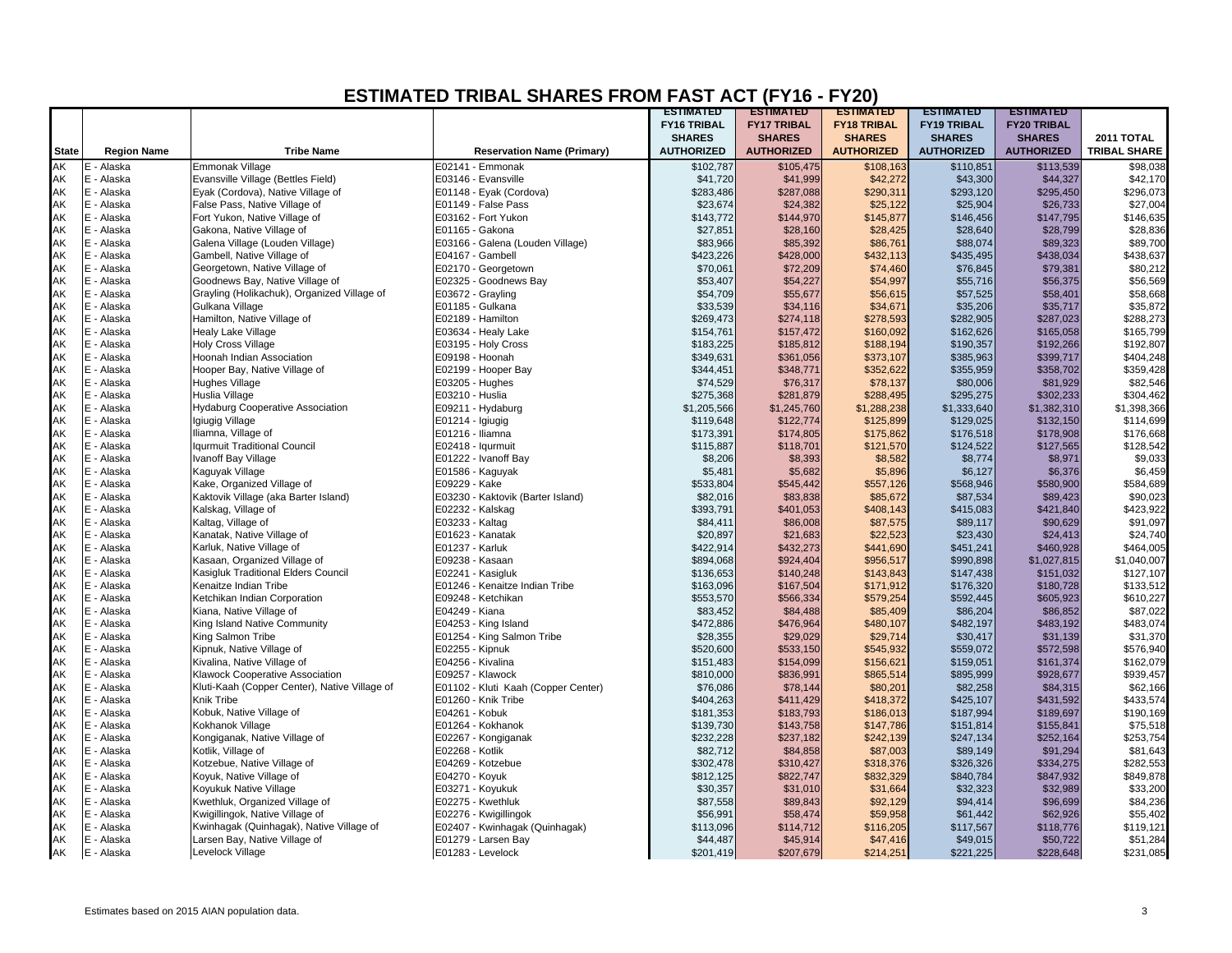|                |                    |                                             |                                       | <b>ESTIMATED</b>   | <b>ESTIMATED</b>   | <b>ESTIMATED</b>       | <b>ESTIMATED</b>   | <b>ESTIMATED</b>   |                        |
|----------------|--------------------|---------------------------------------------|---------------------------------------|--------------------|--------------------|------------------------|--------------------|--------------------|------------------------|
|                |                    |                                             |                                       | <b>FY16 TRIBAL</b> | <b>FY17 TRIBAL</b> | <b>FY18 TRIBAL</b>     | <b>FY19 TRIBAL</b> | <b>FY20 TRIBAL</b> |                        |
|                |                    |                                             |                                       | <b>SHARES</b>      | <b>SHARES</b>      | <b>SHARES</b>          | <b>SHARES</b>      | <b>SHARES</b>      | <b>2011 TOTAL</b>      |
| <b>State</b>   | <b>Region Name</b> | <b>Tribe Name</b>                           | <b>Reservation Name (Primary)</b>     | <b>AUTHORIZED</b>  | <b>AUTHORIZED</b>  | <b>AUTHORIZED</b>      | <b>AUTHORIZED</b>  | <b>AUTHORIZED</b>  | <b>TRIBAL SHARE</b>    |
| AK             | E - Alaska         | Lime Village                                | E02288 - Lime Village                 | \$40,038           | \$40,853           | \$41,662               | \$42,470           | \$43,276           | \$43,529               |
| AK             | E - Alaska         | Lower Kalskag, Village of                   | E02291 - Lower Kalskag                | \$80,471           | \$82,612           | \$84,753               | \$86,894           | \$89,036           | \$71,107               |
| AK             | E - Alaska         | Manley Hot Springs Village                  | E03294 - Manley Hot Springs           | \$75,410           | \$77,378           | \$79,346               | \$81,313           | \$83,281           | \$72,636               |
| AK             | E - Alaska         | Manokotak Village                           | E01295 - Manokotak                    | \$95,345           | \$96,433           | \$97,373               | \$98,150           | \$98,741           | \$98,883               |
| AK             | E - Alaska         | Marshall (Fortuna Ledge), Native Village of | E02297 - Marshall (Fortuna Ledge)     | \$141,757          | \$142,820          | \$146,399              | \$149,978          | \$153,557          | \$142,511              |
| AK             | E - Alaska         | Mary's Igloo, Native Village of             | E04299 - Mary'S Igloo                 | \$580,307          | \$588,678          | \$596,429              | \$603,521          | \$609,845          | \$611,657              |
| AK             | E - Alaska         | <b>McGrath Native Village</b>               | E03303 - Mcgrath                      | \$142,199          | \$144,030          | \$145,674              | \$147,116          | \$148,322          | \$148,647              |
|                | E - Alaska         | Mekoryuk, Native Village of                 | E02307 - Mekoryuk                     | \$112,710          | \$115,608          | \$118,585              | \$121,672          | \$124,883          | \$125,920              |
| AK<br>AK       | E - Alaska         | Mentasta Traditional Council                | E01309 - Mentasta                     | \$53,601           | \$54,917           | \$56,260               | \$57,644           | \$59,073           | \$59,533               |
| AK             | E - Alaska         | Minto, Native Village of                    | E03314 - Minto                        | \$49,238           | \$50,005           | \$50,728               | \$51,406           | \$52,031           | \$52,215               |
| AK             | E - Alaska         | Naknek Native Village                       | E01330 - Naknek                       | \$373,553          | \$380,866          | \$388,080              | \$395,233          | \$402,302          | \$404,506              |
| AK             | E - Alaska         | Nanwalek (English Bay), Native Village of   | E01142 - Nanwalek (English Bay)       | \$221,000          | \$225,229          | \$229,386              | \$233,487          | \$237,518          | \$238,769              |
| AK             | E - Alaska         | Napaimute, Native Village of                | E02332 - Napaimute                    | \$57,361           | \$58,895           | \$60,429               | \$61,963           | \$63,497           | \$49,444               |
| AK             | E - Alaska         | Napakiak, Native Village of                 | E02333 - Napakiak                     | \$435,918          | \$446,090          | \$456,404              | \$466,955          | \$477,758          | \$481,212              |
| AK             | E - Alaska         | Napaskiak, Native Village of                | E02334 - Napaskiak                    | \$246,831          | \$252,836          | \$258,959              | \$265,262          | \$271,760          | \$273,848              |
| AK             | E - Alaska         | Nelson Lagoon, Native Village of            | E01336 - Nelson Lagoon                | \$45,477           | \$46,405           | \$47,327               | \$48,248           | \$49,166           | \$49,455               |
| AK             | E - Alaska         | Nenana Native Association                   | E03337 - Nenana                       | \$73,397           | \$75,570           | \$77,839               | \$80,235           | \$82,771           | \$83,600               |
| AK             | E - Alaska         | New Koliganek Village Council               | E01266 - New Koliganek                | \$57,739           | \$58,621           | \$59,450               | \$60,222           | \$60,928           | \$61,135               |
| AK             | E - Alaska         | New Stuyahok Village                        | E01339 - New Stuyahok                 | \$68,446           | \$69,070           | \$69,563               | \$69,910           | \$70,089           | \$70,107               |
| AK             | E - Alaska         | Newhalen Village                            | E01340 - Newhalen                     | \$571,062          | \$578,661          | \$585,549              | \$591,669          | \$596,898          | \$598,336              |
| AK             | E - Alaska         | Newtok Village                              | E02341 - Newtok                       | \$466,195          | \$476,551          | \$486,977              | \$497,558          | \$508,297          | \$511,710              |
| AK             | E - Alaska         | Nightmute, Native Village of                | E02343 - Nightmute                    | \$106,779          | \$108,204          | \$109,496              | \$110,646          | \$111,630          | \$111,901              |
| AK             | E - Alaska         | Nikolai Village                             | E03345 - Nikolai                      | \$100,000          | \$101,182          | \$102,215              | \$103,085          | \$103,768          | \$103,939              |
| AK             | E - Alaska         | Nikolski, Native Village of                 | E01346 - Nikolski                     | \$23,267           | \$23,997           | \$24,763               | \$25,578           | \$26,446           | \$26,731               |
| AK             | E - Alaska         | Ninilchik Village                           | E01348 - Ninilchik                    | \$151,657          | \$155,592          | \$159,527              | \$163,461          | \$167,396          | \$149,573              |
| AK             | E - Alaska         | Noatak, Native Village of                   | E04350 - Noatak                       | \$93,245           | \$93,831           | \$95,253               | \$97,574           | \$99,894           | \$94,035               |
|                | E - Alaska         | Nome Eskimo Community                       | E04352 - Nome                         | \$286,432          | \$293,967          | \$301,502              | \$309,037          | \$316,572          | \$266,436              |
| AK<br>AK<br>AK | E - Alaska         | Nondalton Village                           | E01353 - Nondalton                    | \$46,778           | \$47,813           | \$48,854               | \$49,910           | \$50,981           | \$51,321               |
|                | E - Alaska         | Noorvik Native Community                    | E04355 - Noorvik                      | \$372,437          | \$376,548          | \$380,063              | \$382,918          | \$385,011          | \$385,494              |
| AK             | E - Alaska         | Northway Village                            | E03358 - Northway                     | \$56.975           | \$57,880           | \$58,736               | \$59,544           | \$60,293           | \$60,516               |
| AK             | E - Alaska         | Nuigsut (Nooiksut), Native Village of       | E03354 - Nuiqsut (Nooiksut)           | \$193,673          | \$198,175          | \$202,738              | \$207,402          | \$212,175          | \$213,701              |
| AK             | E - Alaska         | Nulato Village                              | E03359 - Nulato                       | \$114,997          | \$116,788          | \$118,477              | \$120,060          | \$121,519          | \$121,949              |
| AK             | E - Alaska         | Nunakauyarmiut Tribe                        | E02490 - Nunakauyarmiut               | \$76,639           | \$77,565           | \$78,382               | \$79,077           | \$79,633           | \$79,776               |
|                | E - Alaska         | Nunam Iqua, Native Village of               | E02436 - Nunam Iqua (Sheldon'S Point) | \$690,622          | \$709,393          | \$728,806              | \$749,092          | \$770,344          | \$777,248              |
| AK<br>AK       | E - Alaska         | Nunapitchuk, Native Village of              | E02361 - Nunapitchuk                  | \$89,552           | \$92,020           | \$94,487               | \$96,955           | \$99,423           | \$65,990               |
| AK             | E - Alaska         | Ohogamiut, Village of                       | E02366 - Ohogamiut                    | \$806,499          | \$830,950          | \$856,547              | \$883,642          | \$912,403          | \$921,830              |
| AK             | E - Alaska         | Old Harbor, Village of                      | E01367 - Old Harbor                   | \$70,080           | \$72,288           | \$74,609               | \$77,076           | \$79,705           | \$80,570               |
| AK             | E - Alaska         | Orutsararmuit Native Village (Bethel)       | E02043 - Orutsaramuit (Bethel)        | \$375,535          | \$385,690          | \$395,845              | \$406,001          | \$416,156          | \$306,549              |
| AK             | E - Alaska         | Oscarville Traditional Village              | E02369 - Oscarville                   | \$137,967          | \$140,633          | \$143,257              | \$145,851          | \$148,407          | \$149,202              |
| AK             | E - Alaska         | Ouzinkie, Native Village of                 | E01370 - Ouzinkie                     | \$272,119          | \$281,682          | \$291,837              | \$302,745          | \$314,495          | \$318,383              |
| AK             | E - Alaska         | Paimiut, Native Village of                  | E02371 - Paimiut                      | \$21,214           | \$22,019           | \$22,879               | \$23,809           | \$24,818           | \$25,153               |
| AK             | E - Alaska         | Pauloff Harbor Village                      | E01324 - Pauloff Harbor               | \$54,774           | \$55,584           | \$56,339               | \$57,035           | \$57,663           | \$57,845               |
| AK             | E - Alaska         | Pedro Bay Village                           | E01376 - Pedro Bay                    | \$91,165           | \$93,685           | \$96,204               | \$98,724           | \$101,244          | \$65,996               |
| AK             | E - Alaska         | Perryville, Native Village of               | E01378 - Perryville                   | \$80,045           | \$82,220           | \$84,395               | \$86,570           | \$88,745           | \$63,738               |
| AK             | E - Alaska         | Petersburg Indian Association               | E09380 - Petersburg                   | \$672,813          | \$686,695          | \$700,512              | \$714,352          | \$728,192          | \$732,544              |
| AK             | E - Alaska         | Pilot Point, Native Village of              | E01383 - Pilot Point                  | \$121,144          | \$122,207          | \$123,033              | \$123,593          | \$123,846          | \$123,855              |
| AK             | E - Alaska         | <b>Pilot Station Traditional Village</b>    | E02384 - Pilot Station                | \$608,153          | \$617,460          | \$626,201              | \$634,352          | \$641,813          | \$644,000              |
| AK             | E - Alaska         | Pitka's Point, Native Village of            | E02385 - Pitka'S Point                | \$286,291          | \$291,017          | \$295,530              | \$299,831          | \$303,880          | \$305,095              |
| AK             | E - Alaska         | Platinum Traditional Village                | E02388 - Platinum                     | \$255,205          | \$260,212          |                        | \$270,055          | \$274,902          |                        |
|                | E - Alaska         | Point Hope, Native Village of               | E03389 - Point Hope                   | \$240,435          | \$244,392          | \$265,154<br>\$248,168 | \$251,763          | \$255,144          | \$276,413<br>\$256,157 |
| AK<br>AK       |                    |                                             |                                       |                    |                    |                        |                    |                    |                        |
| AK             | E - Alaska         | Point Lay, Native Village of                | E03390 - Point Lay                    | \$54,511           | \$55,511           | \$56,487               | \$57,441           | \$58,369           | \$58,654               |
|                | E - Alaska         | Port Graham, Native Village of              | E01396 - Port Graham                  | \$205,415          | \$212,276          | \$219,529              | \$227,282          | \$235,596          | \$238,338              |
| AK             | E - Alaska         | Port Heiden, Native Village of              | E01397 - Port Heiden                  | \$111,057          | \$112,551          | \$113,910              | \$115,123          | \$116,165          | \$116,454              |
| AK<br>AK       | E - Alaska         | Port Lions, Native Village of               | E01398 - Port Lions                   | \$95,995           | \$97,816           | \$99,603               | \$101,363          | \$103,089          | \$103,624              |
|                | E - Alaska         | Portage Creek Village (Ohgsenakale)         | E01402 - Portage Creek                | \$28,914           | \$29,670           | \$30,448               | \$31,257           | \$32,100           | \$32,373               |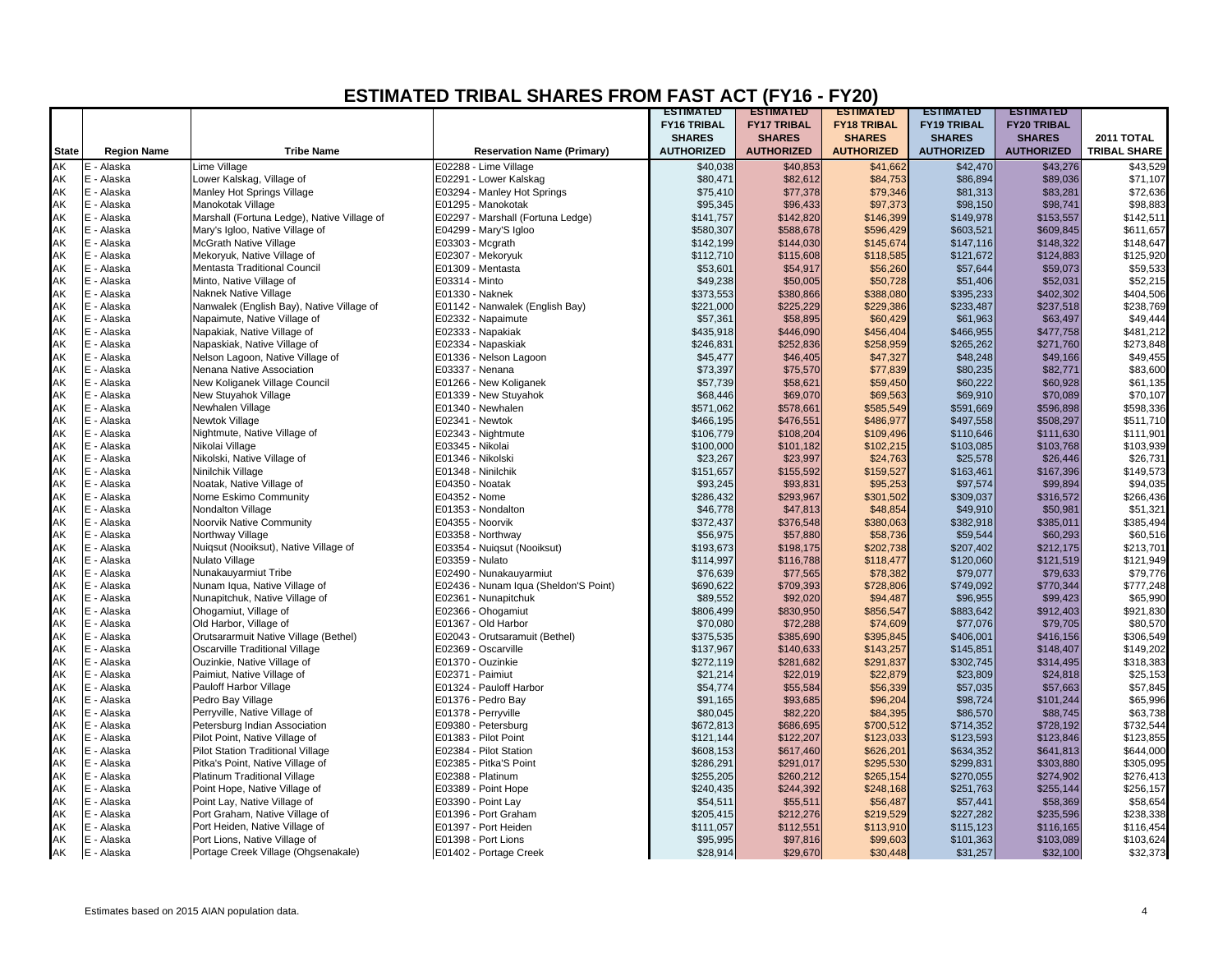|              |                    |                                                              |                                      | <b>ESTIMATED</b>   | <b>ESTIMATED</b>   | <b>ESTIMATED</b>   | <b>ESTIMATED</b>   | <b>ESTIMATED</b>      |                       |
|--------------|--------------------|--------------------------------------------------------------|--------------------------------------|--------------------|--------------------|--------------------|--------------------|-----------------------|-----------------------|
|              |                    |                                                              |                                      | <b>FY16 TRIBAL</b> | <b>FY17 TRIBAL</b> | <b>FY18 TRIBAL</b> | <b>FY19 TRIBAL</b> | <b>FY20 TRIBAL</b>    |                       |
|              |                    |                                                              |                                      | <b>SHARES</b>      | <b>SHARES</b>      | <b>SHARES</b>      | <b>SHARES</b>      | <b>SHARES</b>         | 2011 TOTAL            |
| <b>State</b> | <b>Region Name</b> | <b>Tribe Name</b>                                            | <b>Reservation Name (Primary)</b>    | <b>AUTHORIZED</b>  | <b>AUTHORIZED</b>  | <b>AUTHORIZED</b>  | <b>AUTHORIZED</b>  | <b>AUTHORIZED</b>     | <b>TRIBAL SHARE</b>   |
| АK           | E - Alaska         | Qagan Toyagungin Tribe of Sand Point Village                 | E01424 - Qagan Tayagungin            | \$90,360           | \$91,946           | \$93,480           | \$94,965           | \$96,390              | \$96,825              |
| AK           | E - Alaska         | Qawalangin Tribe of Unalaska                                 | E01510 - Qawalangin                  | \$109,228          | \$111,906          | \$114,641          | \$117,459          | \$120.368             | \$121,304             |
| AK           | E - Alaska         | Rampart Village                                              | E03410 - Rampart                     | \$96,789           | \$98,969           | \$101,168          | \$103,404          | \$105,680             | \$106,404             |
| AK           | E - Alaska         | Red Devil, Village of                                        | E02411 - Red Devil                   | \$31,419           | \$32,195           | \$32,987           | \$33,805           | \$34,650              | \$34,922              |
| AK           | E - Alaska         | Ruby, Native Village of                                      | E03416 - Ruby                        | \$128,789          | \$132,557          | \$136,485          | \$140,627          | \$145,006             | \$146,437             |
| AK           | E - Alaska         | Saint George Island                                          | E01455 - Saint George                | \$119,231          | \$120,532          | \$121,641          | \$122,535          | \$123,183             | \$123,329             |
| AK           | E - Alaska         | Saint Michael, Native Village of                             | E04457 - Saint Michael               | \$337,425          | \$342,254          | \$346,716          | \$350,787          | \$354,404             | \$355,436             |
| AK           | E - Alaska         | Saint Paul Island                                            | E01458 - Saint Paul                  | \$134,681          | \$135,698          | \$136,427          | \$137,427          | \$140,670             | \$136,776             |
| AK           | E - Alaska         | Salamatoff, Village of                                       | E01419 - Salamatoff                  | \$112,891          | \$114,453          | \$115,883          | \$117,172          | \$118,298             | \$118,615             |
| AK           | E - Alaska         | Savoonga, Native Village of                                  | E04425 - Savoonga                    | \$689,855          | \$698,605          | \$706,429          | \$713,243          | \$718,890             | \$720,396             |
| AK           | E - Alaska         | Saxman, Organized Village of                                 | E09427 - Saxman                      | \$60,852           | \$61,656           | \$62,383           | \$63,027           | \$63,574              | \$63,724              |
| AK           | E - Alaska         | Scammon Bay, Native Village of                               | E02428 - Scammon Bay                 | \$491,869          | \$503,981          | \$516,353          | \$529,111          | \$542,288             | \$546,527             |
| AK           | E - Alaska         | Selawik, Native Village of                                   | E04429 - Selawik                     | \$147,550          | \$149,104          | \$150,411          | \$151,443          | \$152,156             | \$152,308             |
| AK           | E - Alaska         | Seldovia Village Tribe                                       | E01431 - Seldovia                    | \$159,611          | \$163,543          | \$167,559          | \$171,702          | \$175,981             | \$177,358             |
| AK           | E - Alaska         | Shageluk Native Village                                      | E03434 - Shaqeluk                    | \$42,575           | \$43,561           | \$44,559           | \$45,578           | \$46,621              | \$46,954              |
| AK           | E - Alaska         | Shaktoolik, Native Village of                                | E04435 - Shaktoolik                  | \$545,055          | \$552,395          | \$559,070          | \$565,028          | \$570,154             | \$571,574             |
| AK           | E - Alaska         | Shishmaref, Native Village of                                | E04438 - Shishmaref                  | \$849,873          | \$860,907          | \$870,839          | \$879,577          | \$886,928             | \$888,921             |
| AK           | E - Alaska         | Shungnak, Native Village of                                  | E04440 - Shungnak                    | \$180,872          | \$183,735          | \$186,444          | \$188,995          | \$191,362             | \$192,063             |
|              | E - Alaska         | Sitka Tribe of Alaska                                        | E09442 - Sitka Tribe                 | \$223,676          | \$229,766          | \$235,855          | \$241,945          | \$248,034             | \$176,278             |
| AK<br>AK     | E - Alaska         | Skagway Village                                              | E09443 - Skagway                     | \$33,415           | \$34,234           | \$35,071           | \$35,934           | \$36,824              | \$37,110              |
| AK           | E - Alaska         | Sleetmute, Village of                                        | E02446 - Sleetmute                   | \$65,896           | \$68,051           | \$70,324           | \$72,749           | \$75,343              | \$76,198              |
| AK           | E - Alaska         | Solomon, Village of                                          | E04447 - Solomon                     | \$285,299          | \$289,292          | \$292,961          | \$296,283          | \$299,202             | \$300,027             |
| AK           | E - Alaska         | South Naknek Village                                         | E01450 - South Naknek                | \$84,220           | \$85,260           | \$86,183           | \$86,978           | \$87,623              | \$87,792              |
| AK           | E - Alaska         | <b>Stebbins Community Association</b>                        | E04460 - Stebbins                    | \$236,372          | \$239,035          | \$241,329          | \$243,214          | \$244,628             | \$244,963             |
| AK           | E - Alaska         | Stevens, Native Village of                                   | E03463 - Stevens                     | \$184,101          | \$186,267          | \$188,159          | \$189,751          | \$190,994             | \$191,305             |
| AK           | E - Alaska         | Stony River, Village of                                      | E02464 - Stony River                 | \$59,267           | \$60,477           | \$61,680           | \$62,882           | \$64,082              | \$64,458              |
| AK           | E - Alaska         | Sun'ag Tribe of Kodiak                                       | E01850 - Sun'Aq Tribe (Kodiak) (Pop) | \$102,290          | \$103,761          | \$105,122          | \$106,365          | \$107,472             | \$107,789             |
| AK           | E - Alaska         | Takotna Village                                              | E03472 - Takotna                     | \$56,390           | \$58,601           | \$60,970           | \$63,539           | \$66,331              | \$67,261              |
| AK           | E - Alaska         | Tanacross, Native Village of                                 | E03474 - Tanacross                   | \$42,381           | \$43,232           | \$44,075           | \$44,915           | \$45,750              | \$46,011              |
| AK           | E - Alaska         | Tanana, Native Village of                                    | E03475 - Tanana                      | \$148,088          | \$152,308          | \$156,528          | \$160,747          | \$164,967             | \$87,630              |
| AK           | E - Alaska         | Tangirnaq Native Village (Lesnoi Village)                    | E01531 - Tangirnaq (Lesnoi Village)  | \$6,946            | \$7,065            | \$7,178            | \$7,287            | \$7,391               | \$7,423               |
| AK           | E - Alaska         | Tatitlek, Native Village of                                  | E01477 - Tatitlek                    | \$47,186           | \$48,315           | \$49,463           | \$50,643           | \$51,855              | \$52,244              |
| AK           | E - Alaska         | Tazlina, Native Village of                                   | E01478 - Tazlina                     | \$257,987          | \$261,723          | \$265,185          | \$268,357          | \$271,190             | \$272,004             |
| AK           | E - Alaska         | Telida Village                                               | E03479 - Telida                      | \$20,832           | \$21,430           | \$22,028           | \$22,626           | \$23,225              | \$11,596              |
| AK           | E - Alaska         | Teller, Native Village of                                    | E04480 - Teller                      | \$250,620          | \$254,249          | \$257,612          | \$260,693          | \$263,446             | \$264,236             |
| AK           | E - Alaska         | Tetlin Village                                               | E03483 - Tetlin                      | \$248,329          | \$251,232          | \$253,762          | \$255,883          | \$257,530             | \$257,939             |
| AK           | E - Alaska         | Togiak, Traditional Village of                               | E01487 - Togiak                      | \$150,104          | \$152,565          | \$154,911          | \$157,143          | \$159,239             | \$159,866             |
| AK           | E - Alaska         | <b>Tuluksak Native Community</b>                             | E02497 - Tuluksak                    | \$75,996           |                    | \$79,985           | \$81,980           | \$83,974              | \$71,404              |
| AK           | E - Alaska         |                                                              | E02499 - Tuntutuliak                 |                    | \$77,991           |                    |                    |                       | \$638,514             |
| AK           |                    | Tuntutuliak, Native Village of<br>Tununak, Native Village of |                                      | \$573,053          | \$587,482          | \$602,264          | \$617,555          | \$633,403             | \$63,229              |
|              | E - Alaska         |                                                              | E02500 - Tununak                     | \$80,898           | \$83,104           | \$85,310           | \$87,516           | \$89,722              |                       |
| AK           | E - Alaska         | Twin Hills Village                                           | E01503 - Twin Hills                  | \$72,204           | \$72,990           | \$73,660           | \$74,199           | \$74,589<br>\$250,378 | \$74,677<br>\$250,554 |
| AK<br>AK     | E - Alaska         | Tyonek, Native Village of                                    | E01505 - Tyonek                      | \$243,468          | \$245,896          | \$247,895          | \$249,413          |                       |                       |
|              | E - Alaska         | Ugashik Village                                              | E01506 - Ugashik                     | \$172,001          | \$176,629          | \$181,257          | \$185,885          | \$190,513             | \$144,042             |
| AK           | E - Alaska         | <b>Umkumiut Native Village</b>                               | E02508 - Umkumiut                    | \$6,683            | \$6,872            | \$7,068            | \$7,274            | \$7,491               | \$7,562               |
| AK           | E - Alaska         | Unalakleet, Native Village of                                | E04509 - Unalakleet                  | \$340,092          | \$342,162          | \$348,799          | \$357,307          | \$365,816             | \$342,587             |
| AK           | E - Alaska         | Unga, Native Village of                                      | E01511 - Unga                        | \$81,456           | \$82,567           | \$83,581           | \$84,491           | \$85,279              | \$85,499              |
| AK           | E - Alaska         | Venetie Tribal Government, Native Village of                 | E03518 - Venetie                     | \$508,143          | \$521,621          | \$535,099          | \$548,576          | \$562,054             | \$455,596             |
| AK           | E - Alaska         | Wainwright, Village of                                       | E03519 - Wainwright                  | \$75,409           | \$76,101           | \$78,009           | \$79,917           | \$81,825              | \$75,774              |
| AK           | E - Alaska         | Wales, Native Village of                                     | E04521 - Wales                       | \$318,883          | \$323,427          | \$327,622          | \$331,445          | \$334,834             | \$335,799             |
| AK           | E - Alaska         | White Mountain, Native Village of                            | E04525 - White Mountain              | \$440,898          | \$447,492          | \$453,652          | \$459,356          | \$464,526             | \$466,029             |
| AK           | E - Alaska         | <b>Wrangell Cooperative Association</b>                      | E09532 - Wrangell                    | \$546,677          | \$566,158          | \$586,871          | \$609,146          | \$633,171             | \$641,128             |
| AK           | E - Alaska         | Yakutat Tlingit Tribe                                        | E09533 - Yakutat Tlingit Tribe       | \$168,975          | \$173,316          | \$177,775          | \$182,400          | \$187,208             | \$188,761             |
| AK<br>WI     | E - Alaska         | Yupiit of Andreafsky                                         | E02019 - Andreafski                  | \$299,912          | \$309,070          | \$318,227          | \$327,385          | \$336,542             | \$82,823              |
|              | F - Midwest        | Bad River Band of the Lake Superior Tribe                    | F55430 - Bad River                   | \$610,858          | \$619,766          | \$628,187          | \$636,056          | \$643,335             | \$669,362             |
| MI           | F - Midwest        | Bay Mills Indian Community                                   | F60470 - Bay Mills                   | \$180,765          | \$183,152          | \$185,352          | \$187,346          | \$189,115             | \$190,329             |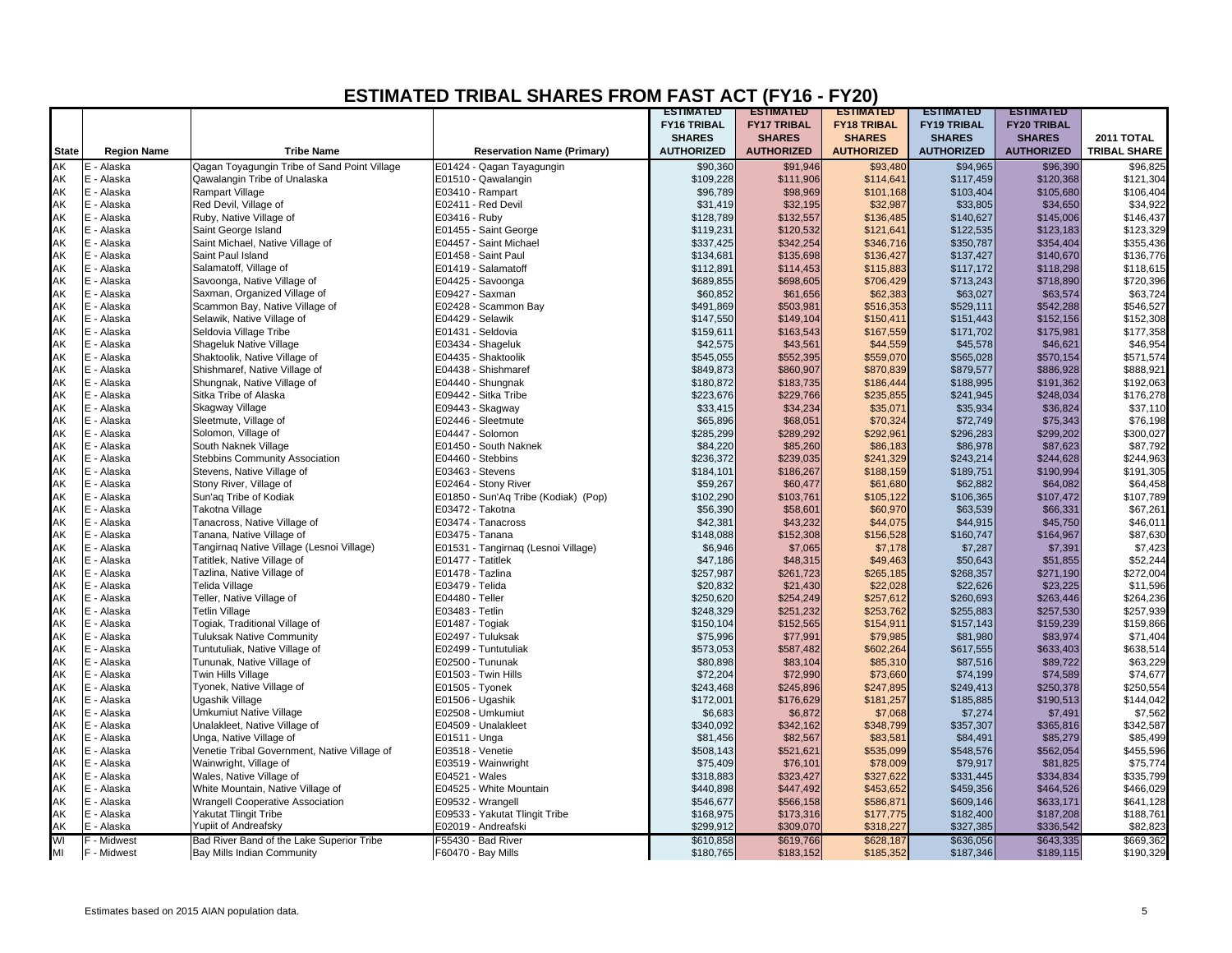|                      |                                              |                                                    |                                          | <b>ESTIMATED</b>   | <b>ESTIMATED</b>   | <b>ESTIMATED</b>   | <b>ESTIMATED</b>   | <b>ESTIMATED</b>       |                     |
|----------------------|----------------------------------------------|----------------------------------------------------|------------------------------------------|--------------------|--------------------|--------------------|--------------------|------------------------|---------------------|
|                      |                                              |                                                    |                                          | <b>FY16 TRIBAL</b> | <b>FY17 TRIBAL</b> | <b>FY18 TRIBAL</b> | <b>FY19 TRIBAL</b> | <b>FY20 TRIBAL</b>     |                     |
|                      |                                              |                                                    |                                          | <b>SHARES</b>      | <b>SHARES</b>      | <b>SHARES</b>      | <b>SHARES</b>      | <b>SHARES</b>          | <b>2011 TOTAL</b>   |
| <b>State</b>         | <b>Region Name</b>                           | <b>Tribe Name</b>                                  | <b>Reservation Name (Primary)</b>        | <b>AUTHORIZED</b>  | <b>AUTHORIZED</b>  | <b>AUTHORIZED</b>  | <b>AUTHORIZED</b>  | <b>AUTHORIZED</b>      | <b>TRIBAL SHARE</b> |
| MN                   | F - Midwest                                  | Bois Forte Band of Chippewa                        | F53417 - Bois Forte (Vermilion Lake)     | \$856,840          | \$870,919          | \$884,586          | \$897,758          | \$910,421              | \$988,214           |
| MN                   | F - Midwest                                  | Fond du Lac Band of Lake Superior Chippewa         | F53405 - Fond Du Lac                     | \$989,847          | \$1,006,085        | \$1,021,842        | \$1,037,021        | \$1,051,607            | \$1,140,762         |
| WI                   | F - Midwest                                  | Forest County Potawatomi Community                 | F55434 - Forest County Potawatomi        | \$255,295          | \$259,209          | \$262,952          | \$266,498          | \$269,835              | \$285,689           |
| MN                   | F - Midwest                                  | Grand Portage Chippewa                             | F53406 - Grand Portage                   | \$290,008          | \$294,934          | \$299,747          | \$304,420          | \$308,954              | \$339,451           |
|                      |                                              | Grand Traverse Band of Ottawa and Chippewa         |                                          |                    |                    |                    |                    |                        |                     |
| MI                   | F - Midwest                                  | Indians                                            | F60474 - Grand Traverse Band             | \$2,561,426        | \$2,620,303        | \$2,680,821        | \$2,742,793        | \$2,806,644            | \$3,476,638         |
| MI                   | F - Midwest                                  | Hannahville Indian Community                       | F60471 - Hannahville Indian Comm         | \$558,990          | \$570,494          | \$582,127          | \$593,841          | \$605,693              | \$716,871           |
| WI                   | F - Midwest                                  | Ho-Chunk Nation of Wisconsin                       | F55439 - Ho-Chunk Nation                 | \$5,842,523        | \$5,976,814        | \$6,114,849        | \$6,256,198        | \$6,401,830            | \$7,929,925         |
| MI                   | F - Midwest                                  | Keweenaw Bay Indian Community                      | F60475 - Keweenaw Bay                    | \$908,171          | \$921,767          | \$934,700          | \$946,875          | \$958,243              | \$1,006,132         |
|                      |                                              | Lac Courte Oreilles Band of Lake Superior Chippewa |                                          |                    |                    |                    |                    |                        |                     |
| WI                   | F - Midwest                                  | Indians                                            | F55431 - Lac Courte Oreilles             | \$467,421          | \$474,169          | \$480,534          | \$486,464          | \$491,929              | \$510,077           |
|                      |                                              | Lac du Flambeau Band of Lake Superior Chippewa     |                                          |                    |                    |                    |                    |                        |                     |
| WI                   | F - Midwest                                  | Indians                                            | F55432 - Lac Du Flambeau                 | \$969,728          | \$985,445          | \$1,000,659        | \$1,015,274        | \$1,029,270            | \$1,111,657         |
|                      |                                              | Lac Vieux Desert Band of Lake Superior Chippewa    |                                          |                    |                    |                    |                    |                        |                     |
| MI                   | F - Midwest                                  | Indians                                            | F60473 - Lac Vieux Desert                | \$327,540          | \$335,466          | \$343,670          | \$352,129          | \$360,909              | \$456,937           |
| <b>MN</b>            | F - Midwest                                  | Leech Lake Band of Ojibwe                          | F53407 - Leech Lake                      | \$2,703,855        | \$2,760,140        | \$2,817,155        | \$2,874,678        | \$2,932,997            | \$3,487,421         |
| MI                   | F - Midwest                                  | Little River Band of Ottawa Indians                | F60482 - Little River Band               | \$484,758          | \$495,779          | \$507,091          | \$518,656          | \$530,553              | \$654,194           |
| MI                   | F - Midwest                                  | Little Traverse Bay Band of Odawa Indians          | F60483 - Little Traverse Bay Bands       | \$1,296,511        | \$1,325,278        | \$1,354,699        | \$1,384,675        | \$1,415,392            | \$1,727,564         |
| <b>MN</b>            | F - Midwest                                  | Lower Sioux Indian Community                       | F57402 - Lower Sioux                     | \$459,296          | \$467,988          | \$476,654          | \$485,255          | \$493,815              | \$565,332           |
|                      |                                              | Match-e-be-Nash-She-Wish Band of Pottawatomi       |                                          |                    |                    |                    |                    |                        |                     |
| MI                   | F - Midwest                                  | Indians                                            | F60484 - Match-E-Be-Nash-She-Wish Band   | \$245,405          | \$250,584          | \$255,842          | \$261,159          | \$266,562              | \$318,735           |
| WI                   | F - Midwest                                  | Menominee Indian Tribe                             | F58440 - Menominee                       | \$1,353,713        | \$1,373,301        | \$1,391,784        | \$1,409,018        | \$1,424,913            | \$1,478,617         |
| <b>MN</b>            | F - Midwest                                  | Mille Lacs Band of Ojibwe                          | F53410 - Mille Lacs                      | \$766,287          | \$780,213          | \$793,999          | \$807,574          | \$820,965              | \$925,301           |
| MI                   | F - Midwest                                  | Nottawaseppi Huron Band of the Potawatomi          | F60478 - Nottawaseppi Huron Band         | \$278,454          | \$282,619          | \$286,581          | \$290,310          | \$293,791              | \$308,399           |
| WI                   | F - Midwest                                  | Oneida Tribe of Indians                            | F55433 - Oneida Tribe                    | \$1,093,589        | \$1,123,912        | \$1,154,235        | \$1,184,558        | \$1,214,881            | \$776,689           |
| MI                   | F - Midwest                                  | Pokagon Band of Potawatomi Indians                 | F60480 - Pokagon Band Of Potawatomi      | \$735,624          | \$755,046          | \$774,468          | \$793,891          | \$813,313              | \$673,314           |
| <b>MN</b>            | F - Midwest                                  | Prairie Island Indian Community                    | F57403 - Prairie Island                  | \$446,587          | \$456,870          | \$467,442          | \$478,270          | \$489,430              | \$606,700           |
| WI                   | F - Midwest                                  | Red Cliff Band of Lake Superior Chippewa Indians   | F55435 - Red Cliff                       | \$452,577          | \$460,666          | \$468,648          | \$476,483          | \$484,182              | \$542,266           |
| <b>MN</b>            | F - Midwest                                  | Red Lake Band of Chippewa Indians                  | F52409 - Red Lake                        | \$2,190,268        | \$2,221,702        | \$2,251,303        | \$2,278,839        | \$2,304,155            | \$2,384,295         |
| IA                   | F - Midwest                                  | Sac & Fox Tribe of the Mississippi in Iowa         | F51490 - Sac And Fox Tribe (lowa)        | \$196,036          | \$198,532          | \$200,810          | \$202,848          | \$206,526              | \$203,538           |
| MI                   | F - Midwest                                  | Saginaw Chippewa Indian Tribe                      | F60472 - Saginaw Chippewa                | \$882,843          | \$897,119          | \$910,931          | \$924,192          | \$936,883              | \$1,011,030         |
| MI                   | F - Midwest                                  | Sault Ste. Marie Tribe of Chippewa Indians         | F60469 - Sault Ste. Marie Tribe          | \$1,246,313        | \$1,279,718        | \$1,313,124        | \$1,346,529        | \$1,379,934            | \$1,063,481         |
| MN                   | F - Midwest                                  | Shakopee Mdewakanton Sioux Community               | F57411 - Shakopee (Prior Lake)           | \$262,611          | \$267,367          | \$272,073          | \$276,705          | \$281,269              | \$316,618           |
| WI                   | F - Midwest                                  | Sokaogon Chippewa Community                        | F55437 - Sokaogon Chippewa Community     | \$190,196          | \$193,388          | \$196,501          | \$199,515          | \$202,430              | \$221,447           |
| WI                   | F - Midwest                                  | St. Croix Chippewa Indians                         | F55436 - St. Croix                       | \$275,125          | \$280,128          | \$285,082          | \$289,960          | \$294,773              | \$332,324           |
| WI                   | F - Midwest                                  | Stockbridge-Munsee Community                       | F55438 - Stockbridge Munsee Community    | \$614,275          | \$626,494          | \$638,781          | \$651,085          | \$663,454              | \$774,600           |
| MN                   | F - Midwest                                  | <b>Upper Sioux Community</b>                       | F57401 - Upper Sioux                     | \$359,604          | \$363,975          | \$369,350          | \$378,335          | \$387,320              | \$366,868           |
|                      | <sup>=</sup> - Midwest                       | White Earth Band of Chippewa                       | F53408 - White Earth                     | \$1,533,437        | \$1,555,759        | \$1,576,852        | \$1,596,554        | \$1,614,766            | \$1,679,082         |
| MN<br>OK             | G - Eastern Oklahoma                         | Alabama-Quassarte Tribal Town                      | G07901 - Alabama-Quassarte Tribal Town   | \$67,736           | \$68,805           | \$69,863           | \$72,078           | \$74,380               | \$62,453            |
|                      | G - Eastern Oklahoma                         | <b>Cherokee Nation</b>                             | G08905 - Cherokee Nation                 | \$13,784,095       | \$14,001,714       | \$14,216,970       | \$14,635,914       | \$15,103,135           | \$12,709,056        |
| OK<br>OK             | G - Eastern Oklahoma                         | <b>Chickasaw Nation</b>                            | G03906 - Chickasaw Nation                | \$8,803,052        | \$8,942,032        | \$9,079,502        | \$9,166,843        | \$9,240,626            | \$8,116,490         |
|                      | G - Eastern Oklahoma                         | Choctaw Nation                                     | G09907 - Choctaw Nation                  | \$9,381,380        | \$9,529,491        | \$9,675,993        | \$9,769,071        | \$9,847,701            | \$8,649,714         |
|                      | G - Eastern Oklahoma                         | Delaware Tribe of Indians                          | G08825 - Delaware Tribe Of Indians       | \$7,332            | \$7,447            | \$7,562            | \$7,635            | \$7,696                | \$6,760             |
|                      | G - Eastern Oklahoma                         | Eastern Shawnee Tribe                              | G04921 - Eastern Shawnee Tribe           | \$140,079          | \$142,291          | \$144,478          | \$145,868          | \$147,042              | \$129,154           |
| OK<br>OK<br>OK<br>OK | G - Eastern Oklahoma                         | Kialegee Tribal Town                               | G07902 - Kialegee Tribal Town            | \$64,143           | \$66,857           | \$69,612           | \$72,025           | \$74,362               | \$56,853            |
|                      | G - Eastern Oklahoma                         | Miami Tribe of Oklahoma                            | G04925 - Miami                           | \$236,094          | \$239,821          | \$243,508          | \$245,850          | \$247,829              | \$217,680           |
| OK<br>OK<br>OK<br>OK | G - Eastern Oklahoma                         | Modoc Tribe                                        | G04927 - Modoc                           | \$45,217           | \$45,931           | \$46,637           | \$47,086           | \$47,465               | \$41,691            |
|                      | G - Eastern Oklahoma                         | Muscogee (Creek) Nation                            | G07908 - Muscogee (Creek)                | \$8,960,284        | \$9,351,900        | \$9,749,671        | \$10,099,901       | \$10,439,701           | \$6,179,215         |
|                      | G - Eastern Oklahoma                         | Osage Tribe                                        | G06930 - Osage                           | \$5,042,562        | \$5,122,172        | \$5,200,918        | \$5,250,949        | \$5,293,213            | \$4,649,286         |
|                      |                                              | Ottawa Tribe of Oklahoma                           |                                          |                    |                    |                    |                    |                        |                     |
|                      | G - Eastern Oklahoma<br>G - Eastern Oklahoma | Peoria Tribe of Indians                            | G04922 - Ottawa Tribe<br>G04926 - Peoria | \$221,953          | \$225,457          | \$228,924          | \$231,126          | \$232,986<br>\$393,526 | \$204,643           |
| OK<br>OK<br>OK<br>OK |                                              |                                                    |                                          | \$362,573          | \$368,297          | \$373,959          | \$381,372          |                        | \$334,295           |
|                      | G - Eastern Oklahoma                         | Quapaw Tribe of Indians                            | G04920 - Quapaw                          | \$616,357          | \$626,088          | \$635,713          | \$641,828          | \$646,994              | \$568,287           |
|                      | G - Eastern Oklahoma                         | Seminole Nation of Oklahoma                        | G10909 - Seminole Nation                 | \$1,857,834        | \$1,887,164        | \$1,916,177        | \$1,934,610        | \$1,950,181            | \$1,712,939         |
| OK<br>OK             | G - Eastern Oklahoma Seneca-Cayuga Tribe     |                                                    | G04923 - Seneca - Cayuga                 | \$355,147          | \$360,754          | \$366,300          | \$369,824          | \$372,801              | \$327,449           |
|                      | G - Eastern Oklahoma Shawnee Tribe           |                                                    | G08911 - Shawnee Tribe                   | \$59,670           | \$60,612           | \$61,544           | \$62,136           | \$62,636               | \$55,016            |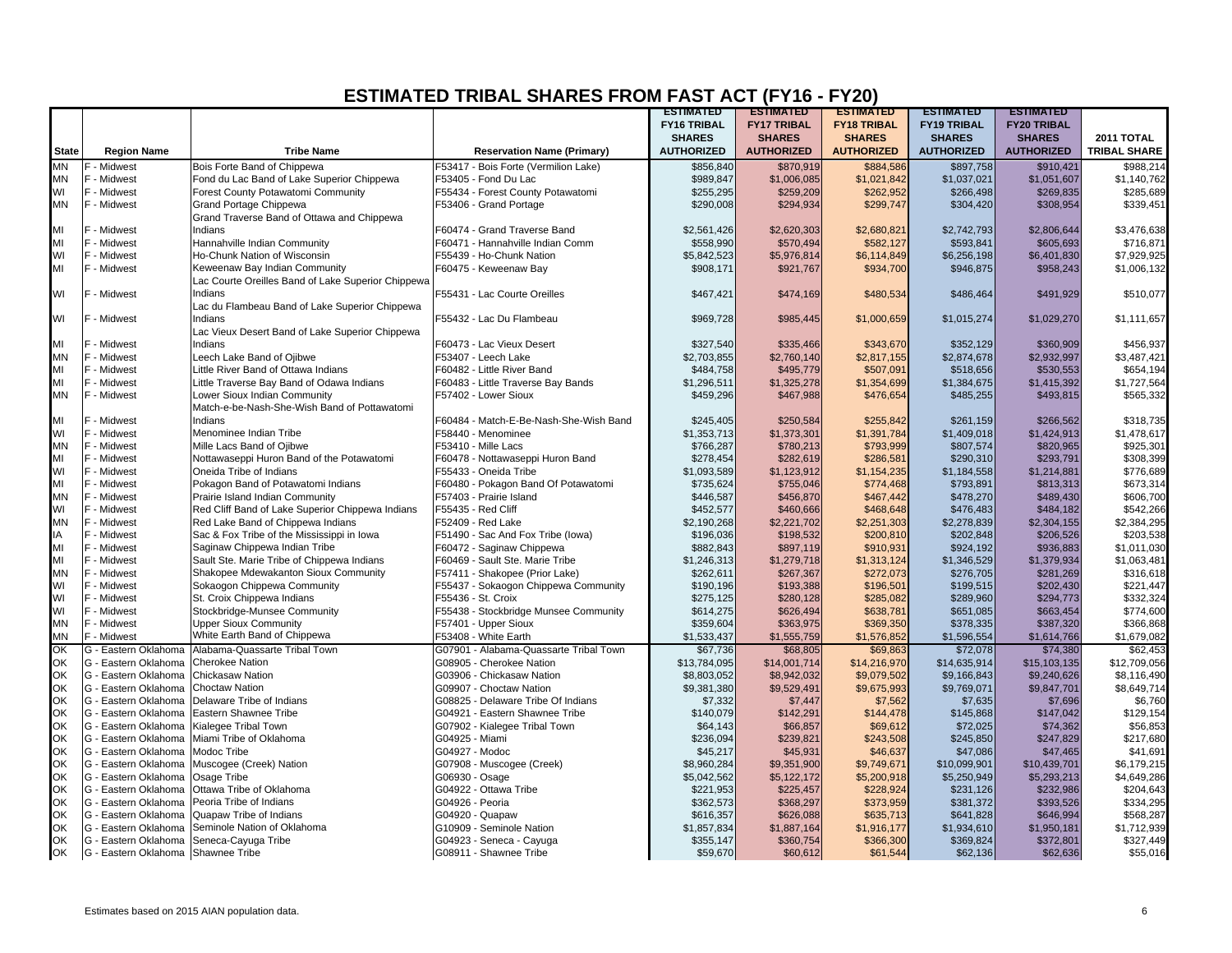|              |                      |                                                     |                                         | <b>ESTIMATED</b>   | <b>ESTIMATED</b>   | <b>ESTIMATED</b>   | <b>ESTIMATED</b>   | <b>ESTIMATED</b>   |                     |
|--------------|----------------------|-----------------------------------------------------|-----------------------------------------|--------------------|--------------------|--------------------|--------------------|--------------------|---------------------|
|              |                      |                                                     |                                         | <b>FY16 TRIBAL</b> | <b>FY17 TRIBAL</b> | <b>FY18 TRIBAL</b> | <b>FY19 TRIBAL</b> | <b>FY20 TRIBAL</b> |                     |
|              |                      |                                                     |                                         | <b>SHARES</b>      | <b>SHARES</b>      | <b>SHARES</b>      | <b>SHARES</b>      | <b>SHARES</b>      | 2011 TOTAL          |
| <b>State</b> | <b>Region Name</b>   | <b>Tribe Name</b>                                   | <b>Reservation Name (Primary)</b>       | <b>AUTHORIZED</b>  | <b>AUTHORIZED</b>  | <b>AUTHORIZED</b>  | <b>AUTHORIZED</b>  | <b>AUTHORIZED</b>  | <b>TRIBAL SHARE</b> |
| OK           | G - Eastern Oklahoma | <b>Thlopthlocco Tribal Town</b>                     | G07903 - Thlopthlocco Tribal Town       | \$158,689          | \$165,575          | \$172,569          | \$178,720          | \$184,685          | \$116,396           |
| OK           | G - Eastern Oklahoma | United Keetoowah Band of Cherokee Indians           | G08904 - United Keetoowah               | \$680,087          | \$710,552          | \$741,507          | \$768,864          | \$795,439          | \$364,931           |
| OK           | G - Eastern Oklahoma | <b>Wyandotte Nation</b>                             | G04924 - Wyandotte                      | \$347,583          | \$362,556          | \$377,761          | \$391,118          | \$404,068          | \$270,403           |
| AZ           | H - Western          | Ak-Chin Indian Community                            | H57612 - Maricopa (Ak Chin)             | \$395,651          | \$396,294          | \$396,910          | \$397,479          | \$397,970          | \$314,883           |
| <b>AZ</b>    | H - Western          | Chemehuevi Indian Tribe                             | H51695 - Chemehuevi                     | \$152,453          | \$152,700          | \$152,938          | \$153,157          | \$156,140          | \$121,331           |
| <b>AZ</b>    | H - Western          | <b>Cocopah Tribe</b>                                | H63602 - Cocopah Tribe                  | \$127,312          | \$127,519          | \$127,717          | \$129,545          | \$132,772          | \$101,323           |
| <b>AZ</b>    | H - Western          | Colorado River Indian Tribes                        | H51603 - Colorado River                 | \$1,227,165        | \$1,262,301        | \$1,297,459        | \$1,332,559        | \$1,367,491        | \$809,102           |
| <b>NV</b>    | H - Western          | Duckwater Shoshone Tribe                            | H64642 - Duckwater                      | \$104,280          | \$107,378          | \$110,477          | \$113,573          | \$116,654          | \$54,997            |
| <b>NV</b>    | H - Western          | <b>Ely Shoshone Tribe</b>                           | H64644 - Ely Shoshone                   | \$133,100          | \$136,837          | \$140,575          | \$144,307          | \$148,021          | \$96,901            |
| <b>NV</b>    | H - Western          | Fort McDermitt Paiute and Shoshone Tribes           | H61646 - Fort Mcdermitt                 | \$241,701          | \$248,644          | \$255,592          | \$262,529          | \$269,433          | \$156,484           |
| <b>AZ</b>    | H - Western          | Fort McDowell Yavapai Nation                        | H55613 - Fort Mcdowell Yavapai          | \$205,745          | \$211,536          | \$217,330          | \$223,114          | \$228,870          | \$147,946           |
| <b>AZ</b>    | H - Western          | Fort Mojave Indian Tribe                            | H51604 - Fort Mojave                    | \$642,330          | \$643,372          | \$644,373          | \$645,296          | \$646,094          | \$511,204           |
| <b>AZ</b>    | H - Western          | Gila River Indian Community                         | H57614 - Gila River                     | \$3,036,410        | \$3,126,837        | \$3,217,332        | \$3,307,694        | \$3,397,645        | \$1,572,806         |
| UT           | H - Western          | Goshute Reservation, Confederated Tribes of the     | H64681 - Goshute                        | \$348,040          | \$348,605          | \$349,147          | \$349,647          | \$350,080          | \$276,991           |
| <b>AZ</b>    | H - Western          | Havasupai Tribe                                     | H68605 - Havasupai                      | \$328,186          | \$337,924          | \$347,668          | \$357,398          | \$367,084          | \$174.460           |
| <b>AZ</b>    | H - Western          | Hopi Tribe                                          | H65K80 - Hopi-Navajo Joint Use          | \$4,687,414        | \$4,821,960        | \$4,956,596        | \$5,091,011        | \$5,224,783        | \$3,048,666         |
| <b>AZ</b>    | H - Western          | Hualapai Indian Tribe                               | H68606 - Hualapai                       | \$2,753,902        | \$2,831,406        | \$2,908,958        | \$2,986,376        | \$3,063,413        | \$1,980,828         |
| <b>AZ</b>    | H - Western          | Kaibab Band of Paiute Indians                       | H69617 - Kaibab                         | \$233,003          | \$239,960          | \$246,921          | \$253,873          | \$260,793          | \$118,564           |
| <b>NV</b>    | H - Western          | Las Vegas Tribe of Paiute Indians                   | H69648 - Las Vegas Indian Colony        | \$55,049           | \$55,139           | \$55,225           | \$55,304           | \$55,372           | \$43,812            |
| <b>NV</b>    | H - Western          | Lovelock Paiute Tribe                               | H61649 - Lovelock Indian Colony         | \$72,660           | \$72,778           | \$72,891           | \$73,878           | \$75,718           | \$57,827            |
| <b>NV</b>    | H - Western          | Moapa Band of Paiute Indians                        | H69650 - Moapa River                    | \$53,298           | \$53,385           | \$53,468           | \$53,544           | \$53,611           | \$42,418            |
| UT           | H - Western          | Paiute Indian Tribe of Utah                         | H69688 - Paiute (Shivwits)              | \$197,881          | \$203,611          | \$209,344          | \$215,069          | \$220,766          | \$122,577           |
|              |                      | Paiute-Shoshone Tribe of the Fallon Reservation and |                                         |                    |                    |                    |                    |                    |                     |
| <b>NV</b>    | H - Western          | Colony                                              | H61658 - Fallon (Reservation)           | \$385,771          | \$397,847          | \$409,933          | \$422,004          | \$434,024          | \$127,634           |
| <b>AZ</b>    | H - Western          | Pascua Yaqui Tribe                                  | H55665 - Pascua Yaqui                   | \$1,080,009        | \$1,110,990        | \$1,141,993        | \$1,172,944        | \$1,203,747        | \$704,726           |
| <b>NV</b>    | H - Western          | Pyramid Lake Paiute Tribe                           | H61651 - Pyramid Lake                   | \$837,705          | \$862,710          | \$887,734          | \$912,721          | \$937,595          | \$426,850           |
| <b>AZ</b>    | H - Western          | Quechan Tribe                                       | H63696 - Fort Yuma (Quechan)            | \$573,138          | \$589,487          | \$605,846          | \$622,178          | \$638,431          | \$385,361           |
| <b>NV</b>    | H - Western          | Reno-Sparks Indian Colony                           | H61653 - Reno-Sparks Indian Colony      | \$262,981          | \$270,589          | \$278,202          | \$285,803          | \$293,368          | \$163,726           |
| <b>AZ</b>    | H - Western          | Salt River Pima-Maricopa Indian Community           | H55615 - Salt River Pima                | \$1,555,768        | \$1,558,294        | \$1,560,718        | \$1,562,953        | \$1,564,887        | \$1,238,172         |
| <b>AZ</b>    | H - Western          | San Carlos Apache Tribe                             | H58616 - San Carlos                     | \$3,485,099        | \$3,586,533        | \$3,688,038        | \$3,789,383        | \$3,890,252        | \$2,094,768         |
| <b>AZ</b>    | H - Western          | San Juan Southern Paiute Tribe                      | H69689 - San Juan Southern Paiute Tribe | \$63,706           | \$63,810           | \$63,909           | \$64,001           | \$64,913           | \$50,701            |
| <b>NV</b>    | H - Western          | Shoshone-Paiute Tribes of Duck Valley               | H64641 - Duck Valley                    | \$1,014,928        | \$1,045,227        | \$1,075,549        | \$1,105,827        | \$1,135,968        | \$516,629           |
| UT           | H - Western          | Skull Valley Band of Goshute Indians                | H62682 - Skull Valley (Goshute)         | \$33,782           | \$33,837           | \$33,890           | \$33,938           | \$33,980           | \$26,886            |
| <b>NV</b>    | H - Western          | Summit Lake Paiute Tribe                            | H61655 - Summit Lake                    | \$75,169           | \$75,291           | \$75,408           | \$75,516           | \$75,610           | \$59,824            |
|              |                      | Te-Moak Tribe of Western Shoshone Indians of        |                                         |                    |                    |                    |                    |                    |                     |
| <b>NV</b>    | H - Western          | Nevada                                              | H64662 - Te-Moak Tribe (South Fork)     | \$199,020          | \$204,903          | \$210,790          | \$216,669          | \$222,520          | \$108,497           |
| <b>AZ</b>    | H - Western          | Tohono O'odham Nation                               | H54611 - San Xavier                     | \$3,387,332        | \$3,486,910        | \$3,586,560        | \$3,686,057        | \$3,785,094        | \$1,914,340         |
| <b>AZ</b>    | H - Western          | <b>Tonto Apache Tribe</b>                           | H68674 - Tonto Apache Tribe             | \$47,880           | \$47,958           | \$48,032           | \$48,101           | \$48,161           | \$38,106            |
| UT           | H - Western          | Ute Indian Tribe                                    | H62687 - Uintah/Ouray                   | \$5,764,492        | \$5,773,850        | \$5,782,833        | \$5,791,115        | \$5,798,280        | \$4,587,723         |
| <b>NV</b>    | H - Western          | <b>Walker River Paiute Tribe</b>                    | H61656 - Walker River                   | \$894,223          | \$920,386          | \$946,568          | \$972,708          | \$998,728          | \$520,693           |
| <b>NV</b>    | H - Western          | Washoe Tribe of Nevada & California                 | H61672 - Washoe (W., S., & W. Ranches)  | \$333,674          | \$343,438          | \$353,208          | \$362,964          | \$372,674          | \$194,140           |
| <b>AZ</b>    | H - Western          | White Mountain Apache Tribe                         | H52607 - Fort Apache                    | \$3,857,265        | \$3,970,189        | \$4,083,194        | \$4,196,023        | \$4,308,327        | \$2,237,556         |
| <b>NV</b>    | H - Western          | Winnemucca Indian Colony                            | H61659 - Winnemucca Indian Colony       | \$30,554           | \$30,604           | \$30,651           | \$30,695           | \$30,733           | \$24,317            |
| <b>AZ</b>    | H - Western          | Yavapai-Apache Nation of Camp Verde                 | H68601 - Yavapai-Apache (Camp Verde)    | \$128,374          | \$132,017          | \$135,663          | \$139,303          | \$142,925          | \$88,570            |
| <b>AZ</b>    | H - Western          | Yavapai-Prescott Tribe                              | H68618 - Yavapai-Prescott               | \$73,823           | \$75,932           | \$78,042           | \$80,149           | \$82,245           | \$49,270            |
| <b>NV</b>    | H - Western          | Yerington Paiute Tribe                              | H61663 - Yerington (Campbell Ranch)     | \$236,343          | \$243,201          | \$250,063          | \$256,915          | \$263,734          | \$144,646           |
| <b>NV</b>    | H - Western          | Yomba Shoshone Tribe                                | H61661 - Yomba Shoshone                 | \$101,973          | \$104,896          | \$107,820          | \$110,740          | \$113,645          | \$66,877            |
| CA           | J - Pacific          | Agua Caliente Band of Cahuilla Indians              | J54584 - Agua Caliente Indian           | \$4,190,246        | \$4,265,961        | \$4,342,329        | \$4,419,680        | \$4,497,729        | \$4,777,786         |
| CA           | J - Pacific          | Alturas Indian Rancheria                            | J52502 - Alturas Rancheria              | \$6,548            | \$6,627            | \$6,703            | \$6,774            | \$6,842            | \$7,043             |
| CA           | J - Pacific          | Augustine Band of Cahuilla Indians                  | J54567 - Augustine Band                 | \$246,133          | \$250,849          | \$255,636          | \$260,515          | \$265,471          | \$283,533           |
| CA           | J - Pacific          | Barona Group-Capitan Grande Band                    | J54572 - Barona                         | \$572,519          | \$581,591          | \$590,604          | \$599,587          | \$608,498          | \$639,148           |
| CA           | J - Pacific          | Bear River Band of the Rohnerville Rancheria        | J52560 - Rohnerville Rancheria          | \$111,205          | \$112,297          | \$113,300          | \$114,210          | \$115,019          | \$116,965           |
| CA           | J - Pacific          | Berry Creek Rancheria of Maidu Indians              | J51504 - Berry Creek Rancheria          | \$142,998          | \$146,952          | \$150,906          | \$154,861          | \$158,815          | \$103,210           |
| CA           | J - Pacific          | Big Lagoon Rancheria                                | J52554 - Big Lagoon Rancheria           | \$7,356            | \$7,419            | \$7,475            | \$7,523            | \$7,564            | \$7,636             |
|              |                      |                                                     |                                         |                    |                    |                    |                    |                    |                     |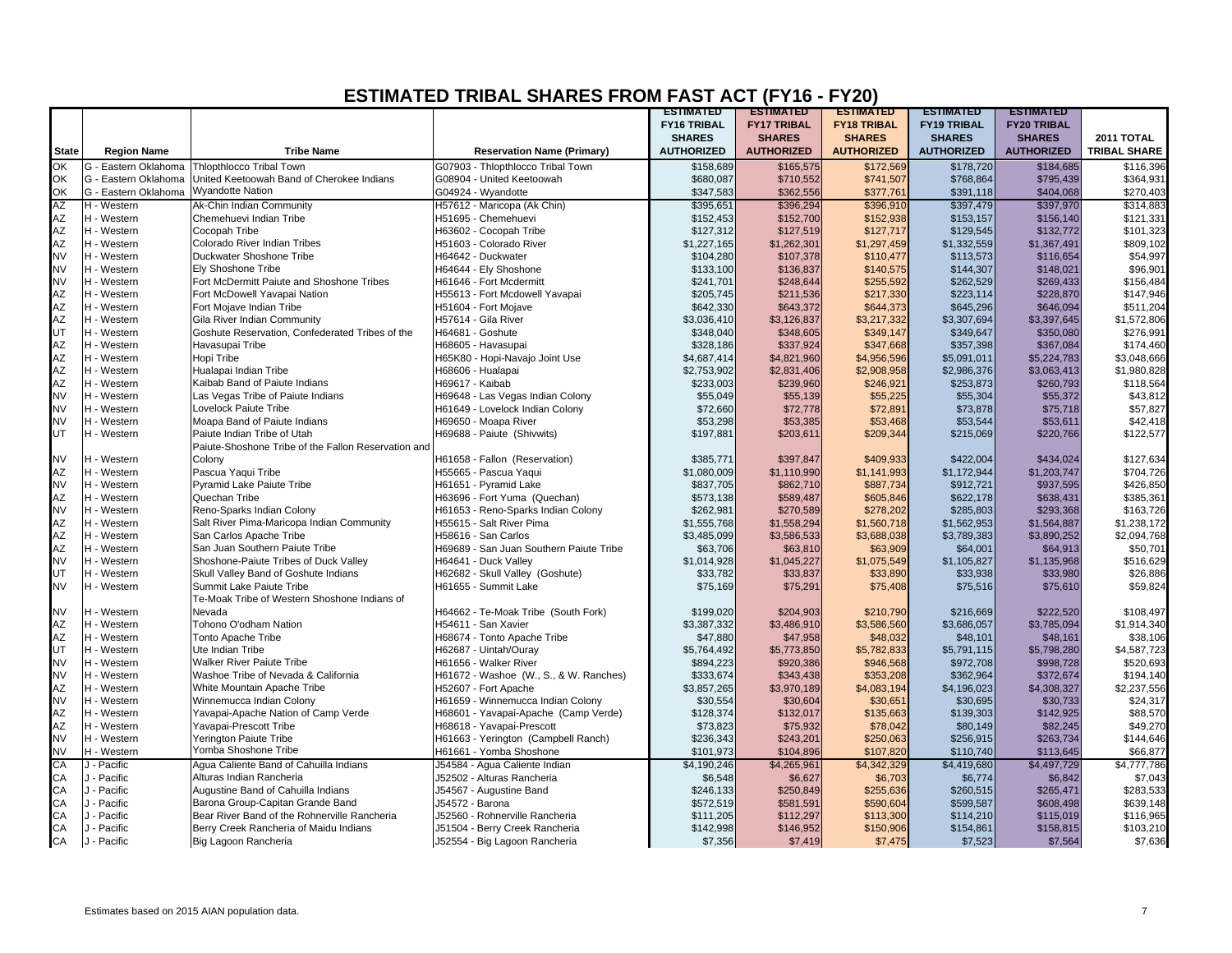|              |                    |                                                 |                                         | <b>ESTIMATED</b>   | <b>ESTIMATED</b>   | <b>ESTIMATED</b>   | <b>ESTIMATED</b>   | <b>ESTIMATED</b>   |                     |
|--------------|--------------------|-------------------------------------------------|-----------------------------------------|--------------------|--------------------|--------------------|--------------------|--------------------|---------------------|
|              |                    |                                                 |                                         | <b>FY16 TRIBAL</b> | <b>FY17 TRIBAL</b> | <b>FY18 TRIBAL</b> | <b>FY19 TRIBAL</b> | <b>FY20 TRIBAL</b> |                     |
|              |                    |                                                 |                                         | <b>SHARES</b>      | <b>SHARES</b>      | <b>SHARES</b>      | <b>SHARES</b>      | <b>SHARES</b>      | <b>2011 TOTAL</b>   |
| <b>State</b> | <b>Region Name</b> | <b>Tribe Name</b>                               | <b>Reservation Name (Primary)</b>       | <b>AUTHORIZED</b>  | <b>AUTHORIZED</b>  | <b>AUTHORIZED</b>  | <b>AUTHORIZED</b>  | <b>AUTHORIZED</b>  | <b>TRIBAL SHARE</b> |
|              |                    | Big Pine Band-Owens Valley Paiute Shoshone      |                                         |                    |                    |                    |                    |                    |                     |
| CA           | - Pacific          | Indians                                         | J51530 - Big Pine Paiute Tribe          | \$83,931           | \$84,644           | \$85,275           | \$85,822           | \$86,278           | \$87,074            |
| CA           | J - Pacific        | Big Sandy Rancheria of Mono Indians             | J51506 - Big Sandy Rancheria            | \$96,869           | \$99,530           | \$102,191          | \$104,852          | \$107,513          | \$72,682            |
| CA           | J - Pacific        | Big Valley Band of Pomo Indians                 | J51507 - Big Valley Rancheria           | \$163,196          | \$167,723          | \$172,250          | \$176,777          | \$181,304          | \$115,635           |
| CA           | J - Pacific        | <b>Blue Lake Rancheria</b>                      | J52558 - Blue Lake Rancheria            | \$71,134           | \$72,464           | \$73,812           | \$75,181           | \$76,569           | \$81,595            |
| CA           | J - Pacific        | Bridgeport Paiute Indian Colony                 | J51691 - Bridgeport Indian Colony       | \$20,705           | \$20,896           | \$21,068           | \$21,221           | \$21,354           | \$21,640            |
| CA           | J - Pacific        | Buena Vista Rancheria of Me-Wuk Indians         | J51508 - Buena Vista Rancheria          | \$6,718            | \$6,784            | \$6,845            | \$6,901            | \$6,951            | \$7,072             |
| CA           | J - Pacific        | Cabazon Band of Mission Indians                 | J54568 - Cabazon Band                   | \$19,319           | \$19,854           | \$20,389           | \$20,923           | \$21,458           | \$13,873            |
| CA           | J - Pacific        | Cachil DeHe Band of Wintun Indians              | J51512 - Colusa Rancheria               | \$26,061           | \$26,295           | \$26,505           | \$26,691           | \$26,850           | \$27,174            |
| CA           | J - Pacific        | Cahto Indian Tribe                              | J51524 - Laytonville Rancheria          | \$41,841           | \$42,926           | \$44,011           | \$45,096           | \$46,181           | \$41,354            |
| CA           | J - Pacific        | Cahuilla Band of Mission Indians                | J54569 - Cahuilla                       | \$122,981          | \$124,328          | \$125,592          | \$126,771          | \$127,856          | \$130,838           |
| CA           | J - Pacific        | California Valley Miwok Tribe                   | J51628 - California Valley Miwok Tribe  | \$5,989            | \$6,071            | \$6,151            | \$6,230            | \$6,306            | \$6,551             |
| CA           | J - Pacific        | Campo Band of Diegueno Mission Indians          | J54570 - Campo Indian                   | \$189,717          | \$192,399          | \$195,024          | \$197,596          | \$200,103          | \$208,319           |
|              |                    |                                                 |                                         |                    |                    |                    |                    |                    |                     |
| CA           | - Pacific          | Capitan Grande Band of Diegueno Mission Indians | J54571 - Capitan Grande                 | \$13,258           | \$13,457           | \$13,652           | \$13,846           | \$14,036           | \$14,676            |
| CA           | J - Pacific        | Cedarville Rancheria                            | J52621 - Cedarville Rancheria           | \$26,761           | \$27,221           | \$27,682           | \$28,147           | \$28,613           | \$30,260            |
| CA           | J - Pacific        | Cher-Ae Heights Indian Community                | J52566 - Trinidad Rancheria             | \$304,061          | \$306,593          | \$308,826          | \$310,747          | \$312,331          | \$314,925           |
| CA           | J - Pacific        | Chicken Ranch Rancheria of Me-Wuk Indians       | J51523 - Chicken Ranch Rancheria        | \$6,769            | \$6,860            | \$6,948            | \$7,033            | \$7,115            | \$7,377             |
| CA           | J - Pacific        | Cloverdale Rancheria of Pomo Indians            | J51514 - Cloverdale Rancheria           | \$98,480           | \$101,200          | \$103,920          | \$106,639          | \$109,359          | \$71,634            |
| CA           | J - Pacific        | Cold Springs Rancheria of Mono Indians          | J51511 - Cold Springs Rancheria         | \$112,919          | \$114,662          | \$116,388          | \$118,102          | \$119,795          | \$125,563           |
| CA           | J - Pacific        | Cortina Indian Rancheria of Wintun Indians      | J51513 - Cortina Rancheria              | \$53,951           | \$55,384           | \$56,817           | \$58,250           | \$59,683           | \$48,045            |
| CA           | J - Pacific        | Coyote Valley Band of Pomo Indians              | J51638 - Coyote Valley Band             | \$89,685           | \$92,151           | \$94,617           | \$97,083           | \$99,549           | \$66,908            |
| CA           | J - Pacific        | Death Valley Timbi-Sha Shoshone Band            | J51693 - D. V. Timba-Sha Shoshone Tribe | \$77,588           | \$79,695           | \$81,801           | \$83,908           | \$86,015           | \$61,994            |
| CA           | J - Pacific        | Dry Creek Rancheria of Pomo Indians             | J51515 - Dry Creek Rancheria            | \$533,288          | \$540,976          | \$548,520          | \$555,937          | \$563,188          | \$587,174           |
| CA           | J - Pacific        | Elem Indian Colony of Pomo Indians              | J51632 - Sulphur Bank Rancheria         | \$43,251           | \$43,591           | \$44,683           | \$45,776           | \$46,868           | \$43,462            |
| CA           | J - Pacific        | <b>Elk Valley Rancheria</b>                     | J52559 - Elk Valley Rancheria           | \$297,941          | \$304,123          | \$310,446          | \$316,942          | \$323,591          | \$348,286           |
| CA           | J - Pacific        | Enterprise Rancheria of Maidu Indians           | J51517 - Enterprise Rancheria           | \$165,642          | \$170,267          | \$174,891          | \$179,516          | \$184,141          | \$112,726           |
| CA           | J - Pacific        | Ewiiaapaayp Band of Kumeyaay Indians            |                                         |                    |                    |                    | \$107,671          | \$110,435          | \$69,310            |
| CA           |                    |                                                 | J54573 - Ewiiaapaayp Band (Cuyapaipe)   | \$99,379           | \$102,143          | \$104,907          |                    |                    |                     |
|              | J - Pacific        | Federated Indians of Graton Rancheria           | J51622 - Graton Rancheria               | \$222,851          | \$229,221          | \$235,590          | \$241,960          | \$248,330          | \$128,810           |
| CA           | J - Pacific        | Fort Bidwell Indian Community                   | J52518 - Fort Bidwell                   | \$66,093           | \$67,837           | \$69,581           | \$71,324           | \$73,068           | \$60,698            |
|              |                    | Ft. Independence Indian Community of Paiute     |                                         |                    |                    |                    |                    |                    |                     |
| CA           | J - Pacific        | Indians                                         | J51525 - Fort Independence              | \$62,051           | \$62,985           | \$63,907           | \$64,819           | \$65,717           | \$68,745            |
| CA           | J - Pacific        | Greenville Rancheria of Maidu Indians           | J51545 - Greenville Rancheria           | \$52,712           | \$54,121           | \$55,530           | \$56,939           | \$58,348           | \$45,596            |
|              |                    | Grindstone Indian Rancheria of Wintun-Wailaki   |                                         |                    |                    |                    |                    |                    |                     |
| CA           | J - Pacific        | Indians                                         | J51519 - Grindstone Indian Rancheria    | \$50,803           | \$52,118           | \$53,434           | \$54,749           | \$56,064           | \$50,502            |
| CA           | J - Pacific        | Guidiville Rancheria                            | J51505 - Guidiville Rancheria           | \$36,484           | \$36,785           | \$37,049           | \$37,276           | \$37,462           | \$37,756            |
| CA           | J - Pacific        | Habematolel Pomo of Upper Lake                  | J51636 - Habematolel Pomo Of Upper Lake | \$62,207           | \$63,832           | \$65,458           | \$67,083           | \$68,709           | \$59,562            |
| CA           | J - Pacific        | <b>Hoopa Valley Tribe</b>                       | J52561 - Hoopa Valley Tribe             | \$923,455          | \$950,209          | \$976,963          | \$1,003,717        | \$1,030,471        | \$478,167           |
| CA           | J - Pacific        | Hopland Band of Pomo Indians                    | J51521 - Hopland Band -Pomo             | \$162,732          | \$167,260          | \$171,789          | \$176,317          | \$180,845          | \$113,117           |
| CA           | J - Pacific        | Inaja Band of Diegueno Mission Indians          | J54574 - Inaja And Cosmit               | \$9,831            | \$9,992            | \$10,152           | \$10,313           | \$10,473           | \$11,029            |
| CA           | J - Pacific        | Ione Band of Miwok Indians                      | J51529 - Ione Band Of Miwok Indians     | \$143,511          | \$147,526          | \$151,541          | \$155,556          | \$159,572          | \$96,355            |
| CA           | J - Pacific        | Jackson Rancheria of Me-Wuk Indians             | J51522 - Jackson Rancheria              | \$21,394           | \$21,680           | \$21,958           | \$22,227           | \$22,488           | \$23,317            |
| CA           | J - Pacific        | Jamul Indian Village                            | J54575 - Jamul Indian Village           | \$343,646          | \$351,252          | \$359,075          | \$367,160          | \$375,484          | \$406,812           |
| CA           | J - Pacific        | <b>Karuk Tribe</b>                              | J52555 - Karuk Tribe                    | \$817,997          | \$840,290          | \$862,582          | \$884,874          | \$907,166          | \$641,188           |
| CA           | J - Pacific        | Kashia Band of Pomo Indians                     | J51547 - Stewarts Point Rancheria       | \$169,688          | \$174,460          | \$179,233          | \$184,005          | \$188,778          | \$110,089           |
| CA           | J - Pacific        | La Jolla Band of Luiseno Mission Indians        | J54576 - La Jolla                       | \$147,560          | \$149,131          | \$150,597          | \$151,955          | \$153,196          | \$156,503           |
| CA           | J - Pacific        | La Posta Band of Diequeno Mission Indians       | J54577 - La Posta                       | \$17,832           | \$18,300           | \$18,769           | \$19,238           | \$19,707           | \$16,627            |
| CA           | J - Pacific        | Los Coyotes Band of Cahuilla & Cupeno Indians   | J54578 - Los Coyotes                    | \$127,180          | \$128,373          | \$129,456          | \$130,426          | \$131,272          | \$133,157           |
| CA           | J - Pacific        | Lower Lake Rancheria                            | J51639 - Koi Nation (Lower Lake)        | \$23,902           | \$24,228           | \$24,545           | \$24,854           | \$25,154           | \$26,117            |
| CA           | J - Pacific        | Lytton Rancheria                                | J51509 - Lytton Rancheria               | \$68,991           | \$70,854           | \$72,718           | \$74,581           | \$76,445           | \$56,669            |
| CA           | J - Pacific        | Manchester Band of Pomo Indians                 | J51527 - Manchester Rancheria           | \$228,038          | \$234,275          | \$240,512          | \$246,748          | \$252,985          | \$175,313           |
| CA           | J - Pacific        | Manzanita Band of Diequeno Mission Indians      | J54579 - Manzanita                      | \$43,255           | \$44,390           | \$45,525           | \$46,660           | \$47,795           | \$40,663            |
| CA           | J - Pacific        | Mechoopda Indian Tribe                          | J51531 - Chico Rancheria                | \$112,484          | \$115,626          | \$118,767          | \$121,909          | \$125,050          | \$76,408            |
| CA           | J - Pacific        | Mesa Grande Band of Diegueno Mission Indians    | J54580 - Mesa Grande                    | \$89,612           | \$91,166           | \$92,727           | \$94,300           | \$95,879           | \$101,479           |
| CA           | J - Pacific        | Middletown Rancheria of Pomo Indians            | J51528 - Middletown Rancheria           | \$40,658           | \$40,955           | \$41,207           | \$41,412           | \$41,567           | \$41,664            |
|              |                    |                                                 |                                         |                    |                    |                    |                    |                    |                     |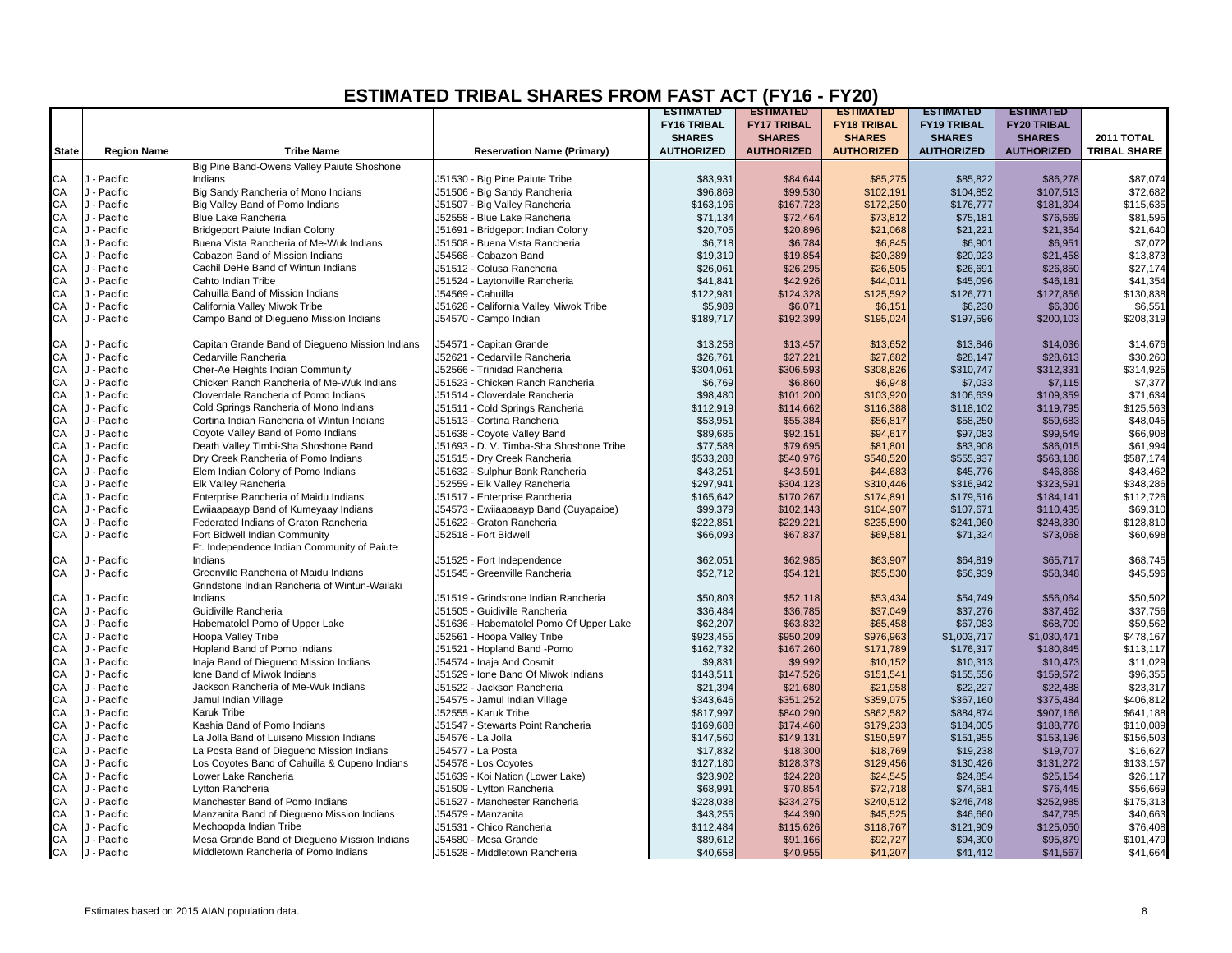|              |                            |                                                    |                                                     | <b>ESTIMATED</b>   | <b>ESTIMATED</b>   | <b>ESTIMATED</b>   | <b>ESTIMATED</b>   | <b>ESTIMATED</b>   |                     |
|--------------|----------------------------|----------------------------------------------------|-----------------------------------------------------|--------------------|--------------------|--------------------|--------------------|--------------------|---------------------|
|              |                            |                                                    |                                                     | <b>FY16 TRIBAL</b> | <b>FY17 TRIBAL</b> | <b>FY18 TRIBAL</b> | <b>FY19 TRIBAL</b> | <b>FY20 TRIBAL</b> |                     |
|              |                            |                                                    |                                                     | <b>SHARES</b>      | <b>SHARES</b>      | <b>SHARES</b>      | <b>SHARES</b>      | <b>SHARES</b>      | <b>2011 TOTAL</b>   |
| <b>State</b> | <b>Region Name</b>         | <b>Tribe Name</b>                                  | <b>Reservation Name (Primary)</b>                   | <b>AUTHORIZED</b>  | <b>AUTHORIZED</b>  | <b>AUTHORIZED</b>  | <b>AUTHORIZED</b>  | <b>AUTHORIZED</b>  | <b>TRIBAL SHARE</b> |
| CA           | J - Pacific                | Mooretown Rancheria of Maidu Indians               | J51626 - Mooretown Rancheria                        | \$330,920          | \$339,999          | \$349,078          | \$358,157          | \$367,236          | \$249,979           |
| CA           | J - Pacific                | Morongo Band of Cahuilla Mission Indians           | J54582 - Morongo                                    | \$115,321          | \$118,432          | \$121,543          | \$124,653          | \$127,764          | \$95,327            |
| CA           | J - Pacific                | Northfork Rancheria of Mono Indians                | J51532 - Northfork Rancheria                        | \$378,814          | \$389,613          | \$400,411          | \$411,210          | \$422,008          | \$223,443           |
|              |                            |                                                    |                                                     |                    |                    |                    |                    |                    |                     |
| CA           | J - Pacific                | Paiute-Shoshone Indians of the Bishop Community    | J51549 - Bishop Paiute Tribe                        | \$347,700          | \$351,696          | \$355,479          | \$359,047          | \$362,374          | \$371,928           |
|              |                            | Paiute-Shoshone Indians of the Lone Pine           |                                                     |                    |                    |                    |                    |                    |                     |
| CA           | J - Pacific                | Community                                          | J51624 - Lone Pine                                  | \$72,707           | \$74,677           | \$76,647           | \$78,617           | \$80,587           | \$58,730            |
| CA           | J - Pacific                | Pala Band of Luiseno Mission Indians               | J54583 - Pala                                       | \$104,999          | \$107,854          | \$110,708          | \$113,563          | \$116,418          | \$83,334            |
| CA           | J - Pacific                | Paskenta Band of Nomlaki Indians                   | J51533 - Paskenta Band Of Nomlaki                   | \$69,458           | \$71,338           | \$73,218           | \$75,099           | \$76,979           | \$56,394            |
| CA           | J - Pacific                | Pauma Band of Luiseno Mission Indians              | J54585 - Pauma & Yuima                              | \$326,004          | \$332,601          | \$339,332          | \$346,231          | \$353,276          | \$379,292           |
| CA           | J - Pacific                | Pechanga Band of Luiseno Mission Indians           | J54586 - Pechanga                                   | \$66,289           | \$68,063           | \$69,836           | \$71,610           | \$73,384           | \$57,037            |
| CA           | J - Pacific                | Picayune Rancheria of Chukchansi Indians           | J51534 - Picayune Rancheria                         | \$259,520          | \$266,760          | \$274,000          | \$281,240          | \$288,480          | \$177,520           |
| CA           | J - Pacific                | Pinoleville Pomo Nation                            | J51535 - Pinoleville Pomo Nation                    | \$61,890           | \$63,546           | \$65,201           | \$66,856           | \$68,511           | \$53,364            |
| CA           | J - Pacific                | Pit River Tribe of California                      | J52627 - Roaring Creek Rancheria                    | \$1,597,383        | \$1,620,832        | \$1,643,898        | \$1,666,637        | \$1,688,935        | \$1,763,296         |
| CA           | J - Pacific                | Potter Valley Tribe                                | J51537 - Potter Valley Tribe                        | \$65,970           | \$67,129           | \$68,293           | \$69,469           | \$70,651           | \$74,859            |
| CA           | J - Pacific                | <b>Quartz Valley Indian Community</b>              | J52563 - Quartz Valley                              | \$105,360          | \$106,423          | \$107,404          | \$108,301          | \$109,106          | \$111,117           |
|              |                            |                                                    |                                                     |                    |                    |                    |                    |                    |                     |
| CA           | J - Pacific                | Ramona Band or Village of Cahuilla Mission Indians | J54597 - Ramona Band                                | \$84,749           | \$86,587           | \$88,473           | \$90,420           | \$92,420           | \$99,919            |
| CA           | J - Pacific                | Redding Rancheria                                  | J52538 - Redding Rancheria                          | \$64,990           | \$66,745           | \$68,500           | \$70,255           | \$72,010           | \$53,438            |
| CA           | J - Pacific                | Redwood Valley Rancheria of Pomo Indians           | J51539 - Redwood Valley Rancheria                   | \$49,958           | \$51,265           | \$52,573           | \$53,880           | \$55,188           | \$47,511            |
| CA           | J - Pacific                | Resighini Rancheria                                | J52556 - Resighini Rancheria                        | \$23,997           | \$24,233           | \$24,450           | \$24,647           | \$24,822           | \$25,244            |
| CA           | J - Pacific                | Rincon Band of Luiseno Mission Indians             | J54587 - Rincon                                     | \$222,969          | \$226,523          | \$230,057          | \$233,582          | \$237,081          | \$249,144           |
| CA           | J - Pacific                | Robinson Rancheria of Pomo Indians                 | J51516 - Robinson Rancheria                         | \$157,033          | \$158,097          | \$158,978          | \$159,667          | \$161,095          | \$160,033           |
| CA           | J - Pacific                | Round Valley Indian Tribes                         | J51540 - Round Valley                               | \$722,865          | \$743,657          | \$764,448          | \$785,240          | \$806,031          | \$397,689           |
| CA           | J - Pacific                | Rumsey Indian Rancheria of Wintun Indians          | J51541 - Yocha Dehe (Rumsey Indian)                 | \$25,151           | \$25,371           | \$25,568           | \$25,740           | \$25,885           | \$26,163            |
| CA           | J - Pacific                | San Manuel Band of Serrano Mission Indians         | J54588 - San Manuel                                 | \$28,551           | \$28,849           | \$29,126           | \$29,382           | \$29,614           | \$30,219            |
| CA           | J - Pacific                | San Pasqual Band of Diequeno Mission Indians       | J54589 - San Pasqual Band                           | \$145,668          | \$147,371          | \$148,989          | \$150,520          | \$151,955          | \$156,133           |
| CA           | J - Pacific                | Santa Rosa Band of Cahuilla Indians                | J54590 - Santa Rosa                                 | \$59,878           | \$60,686           | \$61,470           | \$62,234           | \$62,971           | \$65,330            |
| CA           | J - Pacific                | Santa Rosa Indian Community                        | J51542 - Santa Rosa Rancheria                       | \$69,361           | \$71,221           | \$73,082           | \$74,943           | \$76,803           | \$58,948            |
| CA           | J - Pacific                | Santa Ynez Band of Chumash Mission Indians         | J54591 - Santa Ynez                                 | \$86,833           | \$88,387           | \$89,953           | \$91,537           | \$93,134           | \$98,847            |
| CA           | J - Pacific                | Santa Ysabel Band of Diequeno Mission Indians      | J54592 - Santa Ysabel                               | \$169,054          | \$173,448          | \$177,841          | \$182,234          | \$186,628          | \$165,591           |
| CA           | J - Pacific                | Scotts Valley Band of Pomo Indians                 | J51503 - Scotts Valley Band-Pomo                    | \$58,708           | \$60,273           | \$61,838           | \$63,403           | \$64,968           | \$51,436            |
| CA           | J - Pacific                | Sherwood Valley Rancheria of Pomo Indians          | J51629 - Sherwood Valley Rancheria                  | \$105,836          | \$108,744          | \$111,653          | \$114,561          | \$117,469          | \$79,230            |
| CA           | J - Pacific                | Shingle Springs Band of Miwok Indians              | J51546 - Shingle Springs Rancheria                  | \$100,645          | \$103,418          | \$106,191          | \$108,963          | \$111,736          | \$74,265            |
| CA           | J - Pacific                | Smith River Rancheria                              | J52564 - Smith River Rancheria                      | \$313,108          | \$321,779          | \$330,450          | \$339,121          | \$347,792          | \$224,052           |
| CA           | J - Pacific                | Soboba Band of Luiseno Indians                     | J54593 - Soboba Band                                | \$79,398           | \$81,545           | \$83,691           | \$85,837           | \$87,983           | \$64,948            |
| CA           | J - Pacific                | Susanville Indian Rancheria                        | J52550 - Susanville Indian Rancheria                | \$191,581          | \$196,683          | \$201,785          | \$206,887          | \$211,989          | \$168,598           |
| CA           | J - Pacific                | Sycuan Band of the Kumeyaay Nation                 | J54594 - Sycuan Band                                | \$659,288          | \$673,833          | \$688,788          | \$704,239          | \$720,144          | \$779,959           |
| CA           | J - Pacific                | Table Mountain Rancheria                           | J51551 - Table Mountain Rancheria                   | \$883,739          | \$901,363          | \$919,318          | \$937,695          | \$956,436          | \$1,025,408         |
| CA           | J - Pacific                | <b>Tejon Indian Tribe</b>                          | J51630 - Tejon Indian Tribe                         | \$0                | \$0                | \$0                | \$0                | \$0                | \$0                 |
| CA           | J - Pacific                | Torres-Martinez Desert Cahuilla Indians            | J54595 - Torres Martinez                            | \$214,553          | \$218,039          | \$221,512          | \$224,985          | \$228,442          | \$240,440           |
| CA           | J - Pacific                | Tule River Indian Tribe                            | J51553 - Tule River                                 | \$457,864          | \$461,313          | \$464,271          | \$466,711          | \$468,598          | \$470,335           |
| CA           | J - Pacific                | Tuolumne Band of Me-Wuk Indians                    | J51634 - Tuolumne Rancheria                         | \$101,317          | \$104,073          | \$106,829          | \$109,585          | \$112,341          | \$80,201            |
| CA<br>CA     | J - Pacific<br>J - Pacific | Twenty-Nine Palms Band of Mission Indians          | J54598 - Twenty Nine Palms Band                     | \$6,336            | \$6,422            | \$6,506            | \$6,587            | \$6,666            | \$6,918             |
| CA           | J - Pacific                | United Auburn Indian Community                     | J51637 - Auburn Rancheria<br>J51520 - Benton Paiute | \$67,293           | \$69,107           | \$70,922           | \$72,736           | \$74,551           | \$55,751            |
|              |                            | Utu Utu Gwaitu Paiute Tribe-Benton                 |                                                     | \$62,629           | \$63,742           | \$64,862           | \$65,994           | \$67,134           | \$71,204            |
| CA           | J - Pacific                | Viejas (Baron Long) Group of Capitan Grande Band   | J54599 - Viejas (Baron Long)                        | \$154,524          | \$157,095          | \$159,665          | \$162,241          | \$164,815          | \$173,818           |
| CA           | J - Pacific                | Wilton Rancheria                                   | J51635 - Wilton Rancheria                           | \$78,667           | \$81,169           | \$83,670           | \$86,172           | \$88,673           | \$6,321             |
| CA           | J - Pacific                | Wiyot Tribe (Table Bluff)                          | J52565 - Wiyot Tribe (Table Bluff)                  | \$25,534           | \$25,754           | \$25,949           | \$26,119           | \$26,261           | \$26,520            |
| CA           | J - Pacific                | Yurok Tribe                                        | J52562 - Yurok Reservation                          | \$1,662,618        | \$1,710,066        | \$1,757,515        | \$1,804,963        | \$1,852,411        | \$972,402           |
| <b>NM</b>    | M - Southwest              | Jicarilla Apache Nation                            | M50701 - Jicarilla Apache Nation                    | \$3,341,604        | \$3,418,245        | \$3,494,896        | \$3,571,557        | \$3,648,226        | \$1,808,389         |
| <b>NM</b>    | M - Southwest              | Mescalero Apache Tribe                             | M60702 - Mescalero                                  | \$2,725,546        | \$2,789,640        | \$2,853,730        | \$2,917,815        | \$2,981,896        | \$1,298,219         |
| <b>NM</b>    | M - Southwest              | Ohkay Owingeh (Pueblo of San Juan)                 | M25714 - Ohkay Owingeh (San Juan)                   | \$584,313          | \$597,724          | \$611,137          | \$624,551          | \$637,967          | \$315,155           |
| <b>NM</b>    | M - Southwest              | Pueblo of Acoma                                    | M20703 - Acoma Pueblo                               | \$1,734,105        | \$1,774,343        | \$1,814,583        | \$1,854,824        | \$1,895,066        | \$886,451           |
|              |                            |                                                    |                                                     |                    |                    |                    |                    |                    |                     |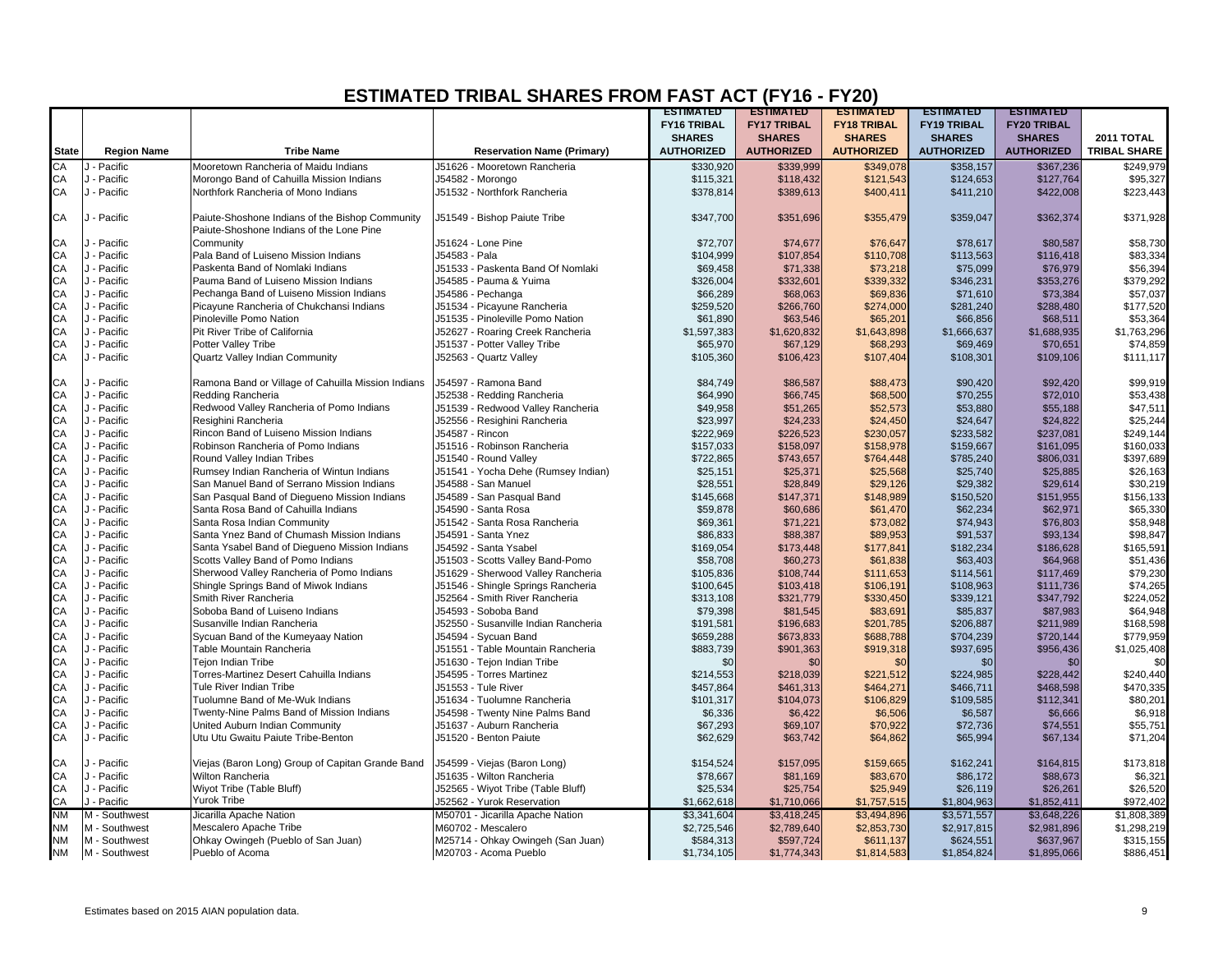|              |                    |                                                  |                                         | <b>ESTIMATED</b>   | <b>ESTIMATED</b>   | <b>ESTIMATED</b>   | <b>ESTIMATED</b>   | <b>ESTIMATED</b>   |                     |
|--------------|--------------------|--------------------------------------------------|-----------------------------------------|--------------------|--------------------|--------------------|--------------------|--------------------|---------------------|
|              |                    |                                                  |                                         | <b>FY16 TRIBAL</b> | <b>FY17 TRIBAL</b> | <b>FY18 TRIBAL</b> | <b>FY19 TRIBAL</b> | <b>FY20 TRIBAL</b> |                     |
|              |                    |                                                  |                                         | <b>SHARES</b>      | <b>SHARES</b>      | <b>SHARES</b>      | <b>SHARES</b>      | <b>SHARES</b>      | 2011 TOTAL          |
| <b>State</b> | <b>Region Name</b> | <b>Tribe Name</b>                                | <b>Reservation Name (Primary)</b>       | <b>AUTHORIZED</b>  | <b>AUTHORIZED</b>  | <b>AUTHORIZED</b>  | <b>AUTHORIZED</b>  | <b>AUTHORIZED</b>  | <b>TRIBAL SHARE</b> |
| <b>NM</b>    | M - Southwest      | Pueblo of Cochiti                                | M20704 - Cochiti Pueblo                 | \$397,109          | \$405,940          | \$414,775          | \$423,613          | \$432,454          | \$245,800           |
| <b>NM</b>    | M - Southwest      | Pueblo of Isleta                                 | M20705 - Isleta Pueblo                  | \$1,426,101        | \$1,459,032        | \$1,491,965        | \$1,524,901        | \$1,557,838        | \$746,916           |
| <b>NM</b>    | M - Southwest      | Pueblo of Jemez                                  | M20706 - Jemez Pueblo                   | \$802,748          | \$821,569          | \$840,390          | \$859,209          | \$878,028          | \$388,620           |
| <b>NM</b>    | M - Southwest      | Pueblo of Laguna                                 | M21707 - Laguna Pueblo                  | \$1,610,558        | \$1,648,936        | \$1,687,307        | \$1,725,671        | \$1,764,030        | \$710,869           |
| <b>NM</b>    | M - Southwest      | Pueblo of Nambe                                  | M25708 - Nambe Pueblo                   | \$342,550          | \$350,262          | \$357,977          | \$365,694          | \$373,412          | \$201,459           |
| <b>NM</b>    | M - Southwest      | Pueblo of Picuris                                | M25709 - Picuris Pueblo                 | \$216,689          | \$221,625          | \$226,561          | \$231,499          | \$236,437          | \$121,090           |
| <b>NM</b>    | M - Southwest      | Pueblo of Pojoaque                               | M25710 - Pojoaque Pueblo                | \$262,701          | \$268,698          | \$274,697          | \$280,696          | \$286,697          | \$145,264           |
| <b>NM</b>    | M - Southwest      | Pueblo of San Felipe                             | M20712 - San Felipe Pueblo              | \$786,188          | \$804,040          | \$821,897          | \$839,757          | \$857,620          | \$445,448           |
| <b>NM</b>    | M - Southwest      | Pueblo of San Ildefonso                          | M25713 - San Ildefonso Pueblo           | \$241,701          | \$247,108          | \$252,518          | \$257,929          | \$263,342          | \$145,989           |
| <b>NM</b>    | M - Southwest      | Pueblo of Sandia                                 | M20711 - Sandia Pueblo                  | \$290,669          | \$296,913          | \$303,160          | \$309,412          | \$315,668          | \$204,556           |
| <b>NM</b>    | M - Southwest      | Pueblo of Santa Ana                              | M20715 - Santa Ana Pueblo               | \$299,061          | \$306,036          | \$313,010          | \$319,985          | \$326,959          | \$148,940           |
| <b>NM</b>    | M - Southwest      | Pueblo of Santa Clara                            | M25716 - Santa Clara Pueblo             | \$729,800          | \$746,831          | \$763,862          | \$780,892          | \$797,923          | \$362,242           |
| <b>NM</b>    | M - Southwest      | Pueblo of Santo Domingo                          | M20717 - Kewa Pueblo (Santo Domingo)    | \$803,299          | \$822,333          | \$841,364          | \$860,393          | \$879,420          | \$366,595           |
| <b>NM</b>    | M - Southwest      | Pueblo of Taos                                   | M25718 - Taos Pueblo                    | \$681,026          | \$697,198          | \$713,368          | \$729,535          | \$745,700          | \$306,843           |
| <b>NM</b>    | M - Southwest      | Pueblo of Tesuque                                | M25719 - Tesuque Pueblo                 | \$248,267          | \$253,628          | \$258,993          | \$264,361          | \$269,731          | \$171,546           |
| <b>NM</b>    | M - Southwest      | Pueblo of Zia                                    | M20720 - Zia Pueblo                     | \$503,577          | \$515,216          | \$526,855          | \$538,495          | \$550,135          | \$262,621           |
| <b>NM</b>    | M - Southwest      | Ramah Navajo (recognized under Navajo)           | M75722 - Ramah-Navajo                   | \$1,298,553        | \$1,328,730        | \$1,358,908        | \$1,389,086        | \$1,419,265        | \$658,708           |
| CO           | M - Southwest      | Southern Ute Indian Tribe                        | M40750 - Southern Ute                   | \$1,056,884        | \$1,080,923        | \$1,104,967        | \$1,129,016        | \$1,153,069        | \$594,376           |
| CO           | M - Southwest      | Ute Mountain Tribe                               | M45754 - Allen Canyon                   | \$1,189,039        | \$1,217,818        | \$1,246,588        | \$1,275,350        | \$1,304,105        | \$475,065           |
| <b>TX</b>    | M - Southwest      | Ysleta Del Sur Pueblo of Texas                   | M20725 - Ysleta Del Sur                 | \$604,720          | \$618,603          | \$632,488          | \$646,374          | \$660,261          | \$325,775           |
| <b>NM</b>    | M - Southwest      | Zuni Tribe of the Zuni Reservation               | M70721 - Zuni                           | \$2,328,464        | \$2,384,931        | \$2,441,380        | \$2,497,811        | \$2,554,227        | \$918,059           |
| ΑZ           | N - Navajo         | Navajo Nation, Arizona, New Mexico and Utah      | N48796 - Navajo Off Res Lands (Niip)    | \$55,482,295       | \$56,637,491       | \$57,792,687       | \$58,947,883       | \$60,103,078       | \$54,340,199        |
| OR           | P - Northwest      | <b>Burns Paiute Tribe</b>                        | P09144 - Burns Paiute Indian Colony     | \$71,031           | \$73,270           | \$75,552           | \$77,841           | \$80,129           | \$58,435            |
| WA           | P - Northwest      | Chehalis Reservation, Confederated Tribes of the | P06105 - Chehalis                       | \$420,023          | \$422,689          | \$425,141          | \$427,514          | \$429,770          | \$345,539           |
| ID           | P - Northwest      | Coeur D'Alene Tribe                              | P05181 - Coeur D'Alene                  | \$449,456          | \$452,309          | \$454,934          | \$457,472          | \$459,886          | \$369,753           |
| <b>WA</b>    | P - Northwest      | Colville Reservation, Confederated Tribes of the | P03101 - Colville                       | \$5,432,923        | \$5,467,408        | \$5,499,133        | \$5,529,815        | \$5,559,001        | \$4,469,487         |
| <b>MT</b>    | P - Northwest      | Confederated Salish & Kootenai Tribes            | P13203 - Flathead                       | \$1,550,330        | \$1,604,503        | \$1,658,402        | \$1,712,492        | \$1,766,605        | \$770,352           |
|              |                    | Coos, Lower Umpqua and Siuslaw Indians,          |                                         |                    |                    |                    |                    |                    |                     |
| <b>OR</b>    | P - Northwest      | Confederated Tribes of the                       | P01152 - Coos, Lower Umpqua And Siuslaw | \$221,708          | \$229,304          | \$236,859          | \$244,439          | \$252,021          | \$129,295           |
| <b>OR</b>    | P - Northwest      | <b>Coquille Tribe</b>                            | P01155 - Coquille Tribe                 | \$220,254          | \$227,815          | \$235,336          | \$242,883          | \$250,431          | \$126,502           |
| <b>OR</b>    | P - Northwest      | Cow Creek Band of Umpqua Indians                 | P01153 - Cow Creek Band                 | \$388,556          | \$401,279          | \$413,923          | \$426,606          | \$439,285          | \$301,144           |
| <b>WA</b>    | P - Northwest      | Cowlitz Indian Tribe                             | P06132 - Cowlitz Indian Tribe           | \$689,818          | \$714,054          | \$738,171          | \$762,373          | \$786,587          | \$326,041           |
|              |                    | Grand Ronde Community, Confederated Tribes of    |                                         |                    |                    |                    |                    |                    |                     |
| <b>OR</b>    | P - Northwest      | the                                              | P01141 - Grand Ronde Community          | \$1,118,858        | \$1,157,763        | \$1,196,469        | \$1,235,311        | \$1,274,167        | \$580,025           |
| WA           | P - Northwest      | Hoh Indian Tribe                                 | P06106 - Hoh                            | \$61,023           | \$63,015           | \$64,995           | \$66,980           | \$68,965           | \$48,074            |
| <b>WA</b>    | P - Northwest      | Jamestown S'Klallam Tribe                        | P06129 - Jamestown S'Klallam Tribe      | \$471,945          | \$474,941          | \$477,697          | \$480,362          | \$482,897          | \$388,254           |
| WA           | P - Northwest      | Kalispel Indian Community                        | P12103 - Kalispel                       | \$135,279          | \$136,137          | \$136,927          | \$138,133          | \$142,137          | \$111,289           |
| <b>OR</b>    | P - Northwest      | Klamath Tribe                                    | P09140 - Klamath Tribes                 | \$2,112,793        | \$2,185,456        | \$2,257,734        | \$2,330,259        | \$2,402,803        | \$1,196,884         |
| ID           | P - Northwest      | Kootenai Tribe                                   | P05183 - Kootenai Tribe                 | \$108,043          | \$108,729          | \$109,360          | \$109,970          | \$110,550          | \$88,884            |
| <b>WA</b>    | P - Northwest      | Lower Elwha Tribal Community                     | P06125 - Lower Elwha                    | \$338,253          | \$340,400          | \$342,375          | \$344,285          | \$346,102          | \$278,270           |
| WA           | P - Northwest      | Lummi Tribe                                      | P10107 - Lummi                          | \$1,189,839        | \$1,229,183        | \$1,268,292        | \$1,307,523        | \$1,346,749        | \$873,413           |
| WA           | P - Northwest      | Makah Indian Tribe                               | P16108 - Makah                          | \$399,037          | \$403,207          | \$415,714          | \$428,258          | \$440,796          | \$328,274           |
|              |                    | Metlakatla Indian Community, Annette Island      |                                         |                    |                    |                    |                    |                    |                     |
| AK           | P - Northwest      | Reserve                                          | P15199 - Metlakatla-Annette             | \$615,288          | \$636,417          | \$657,433          | \$678,521          | \$699,614          | \$352,631           |
| WA           | P - Northwest      | Muckleshoot Indian Tribe                         | P10109 - Muckleshoot                    | \$176,306          | \$182,276          | \$188,214          | \$194,170          | \$200,128          | \$111,642           |
| ID           | P - Northwest      | Nez Perce Tribe                                  | P05182 - Nez Perce Tribe                | \$520,601          | \$537,591          | \$554,475          | \$571,409          | \$588,340          | \$410,630           |
| WA           | P - Northwest      | Nisqually Indian Tribe                           | P10110 - Nisqually                      | \$247,404          | \$255,593          | \$263,733          | \$271,898          | \$280,062          | \$180,626           |
| <b>WA</b>    | P - Northwest      | Nooksack Indian Tribe                            | P10111 - Nooksack Indian Tribe          | \$271,283          | \$280,361          | \$289,388          | \$298,443          | \$307,498          | \$185,454           |
| ID           | P - Northwest      | Northwestern Band of Shoshoni Nation             | P04195 - Northwestern Band Shoshoni     | \$152,479          | \$153,447          | \$154,338          | \$155,199          | \$156,018          | \$125,440           |
| <b>WA</b>    | P - Northwest      | Port Gamble Indian Community                     | P10113 - Port Gamble                    | \$867,564          | \$873,071          | \$878,137          | \$883,037          | \$887,697          | \$713,717           |
| WA           | P - Northwest      | Puyallup Tribe                                   | P10115 - Puyallup                       | \$1,934,810        | \$1,947,092        | \$1,958,390        | \$1,969,316        | \$1,979,710        | \$1,591,705         |
| WA           | P - Northwest      | Quileute Tribe                                   | P06116 - Quileute                       | \$143,988          | \$148,916          | \$153,818          | \$158,736          | \$163,655          | \$84,594            |
| WA           | P - Northwest      | Quinault Indian Tribe                            | P06117 - Quinault                       | \$733,023          | \$758,325          | \$783,494          | \$808,750          | \$834,014          | \$403,673           |
| <b>WA</b>    | P - Northwest      | Samish Indian Tribe                              | P10133 - Samish Indian Tribe            | \$253.972          | \$263,255          | \$272,498          | \$281,777          | \$291,063          | \$74,542            |
| WA           | P - Northwest      | Sauk-Suiattle Indian Tribe                       | P10126 - Sauk-Suiattle (Pop)            | \$73,849           | \$74,959           | \$77,286           | \$79,621           | \$81,954           | \$60,753            |
|              |                    |                                                  |                                         |                    |                    |                    |                    |                    |                     |